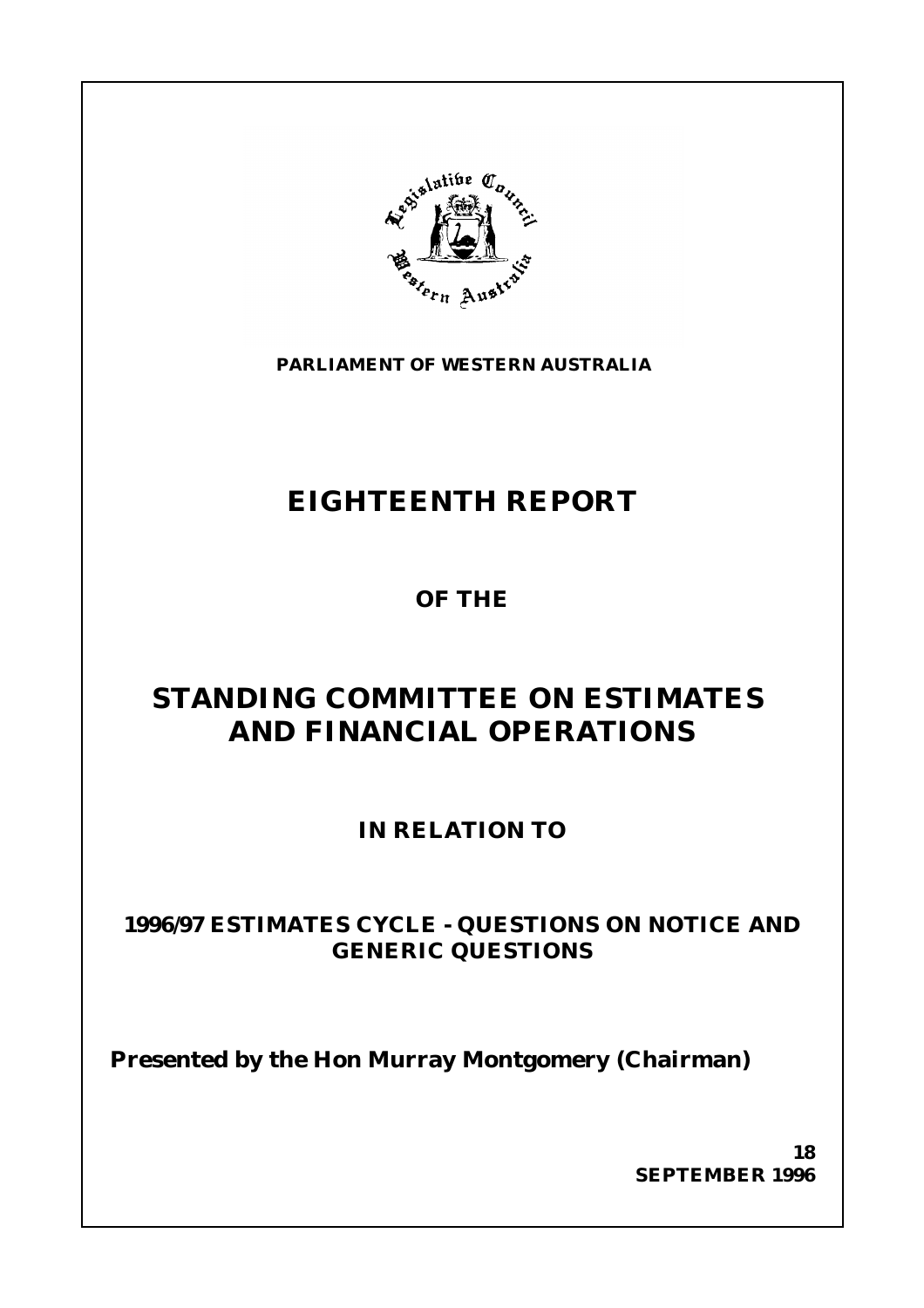#### **STANDING COMMITTEE ON ESTIMATES AND FINANCIAL OPERATIONS**

The Standing Committee was established on December 21 1989 with the following terms of reference:

- 1. There is hereby appointed a Standing Committee to be known as the *Estimates and Financial Operations Committee.*
- 2. The committee consists of 5 members.
- 3. The functions of the Committee are to consider and report on:
	- (a) the estimates of expenditure laid before the Council each year; and
	- (b) any matter relating to the financial administration of the State.
- 4. The Committee shall report on the estimates referred under clause 3 by or within one sitting day of the day on which the second reading of the *Appropriation (Consolidated Fund) Bill* is moved.
- 5. For the purposes of clause 3(a), the House may appoint not more than 6 members at any stage of its examination.
- 6. A reference in clause 3 to "estimates of expenditure" includes continuing appropriations, however expressed, that do not require annual appropriations.
- 7. The Committee may initiate investigations under clause 3(b) without prejudice to the right of the Council to refer any such matter.

#### **Members of the Committee:**

Hon Murray Montgomery (Chairman) Hon Bob Thomas Hon Muriel Patterson Hon Mark Nevill Hon Iain MacLean

#### **Staff of the Committee:**

Mr Vick Kristoff (Advisory/Research Officer)

#### **Previous Reports of the Committee:**

See Appendix IV

#### **Address:**

Parliament House, Perth WA 6000, Telephone 222 7222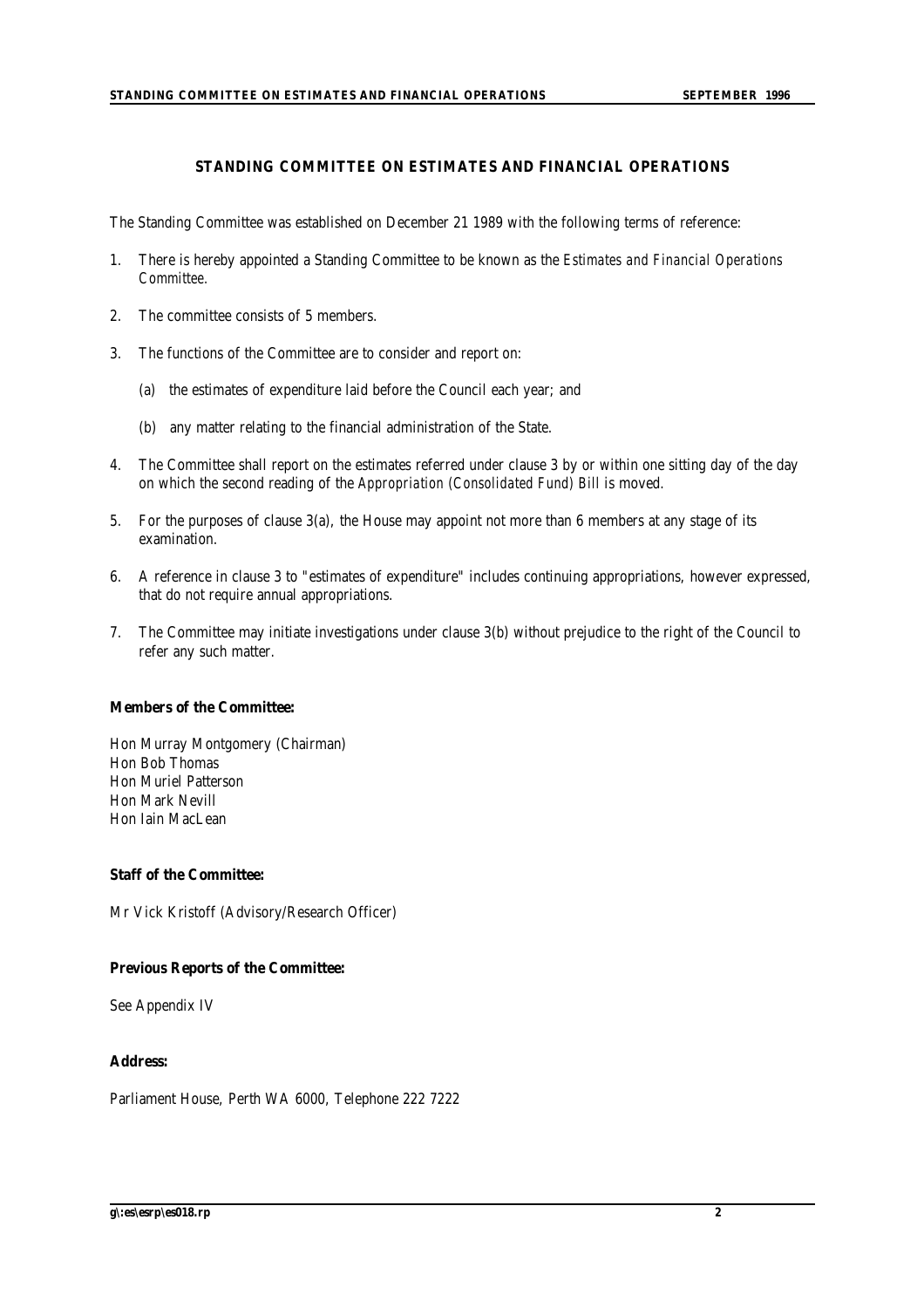## **CONTENTS**

| 1. |              |                                                                                                              |
|----|--------------|--------------------------------------------------------------------------------------------------------------|
| 2. |              |                                                                                                              |
|    | 2.1          |                                                                                                              |
|    | 2.2          |                                                                                                              |
|    | 2.3          |                                                                                                              |
| 3. |              |                                                                                                              |
|    | 3.1          |                                                                                                              |
|    | 3.2          |                                                                                                              |
|    | 3.3          | FINDINGS AND RECOMMENDATIONS  9                                                                              |
|    | 3.4          |                                                                                                              |
| 4. |              | CONCLUSION $\ldots \ldots \ldots \ldots \ldots \ldots \ldots \ldots \ldots \ldots \ldots \ldots$             |
| 5. |              | <b>APPENDICES:</b>                                                                                           |
|    | I            | <b>Department of Transport - Questions on Notice</b>                                                         |
|    | $\mathbf{I}$ | <b>Consolidated Fund Dependent Agencies Covered by</b><br>Questions on Notice and/or Generic Questions<br>22 |
|    | Ш            | Questions on Notice - Matters raised<br>24                                                                   |
|    | IV           | Previous Reports of the Committee<br>29                                                                      |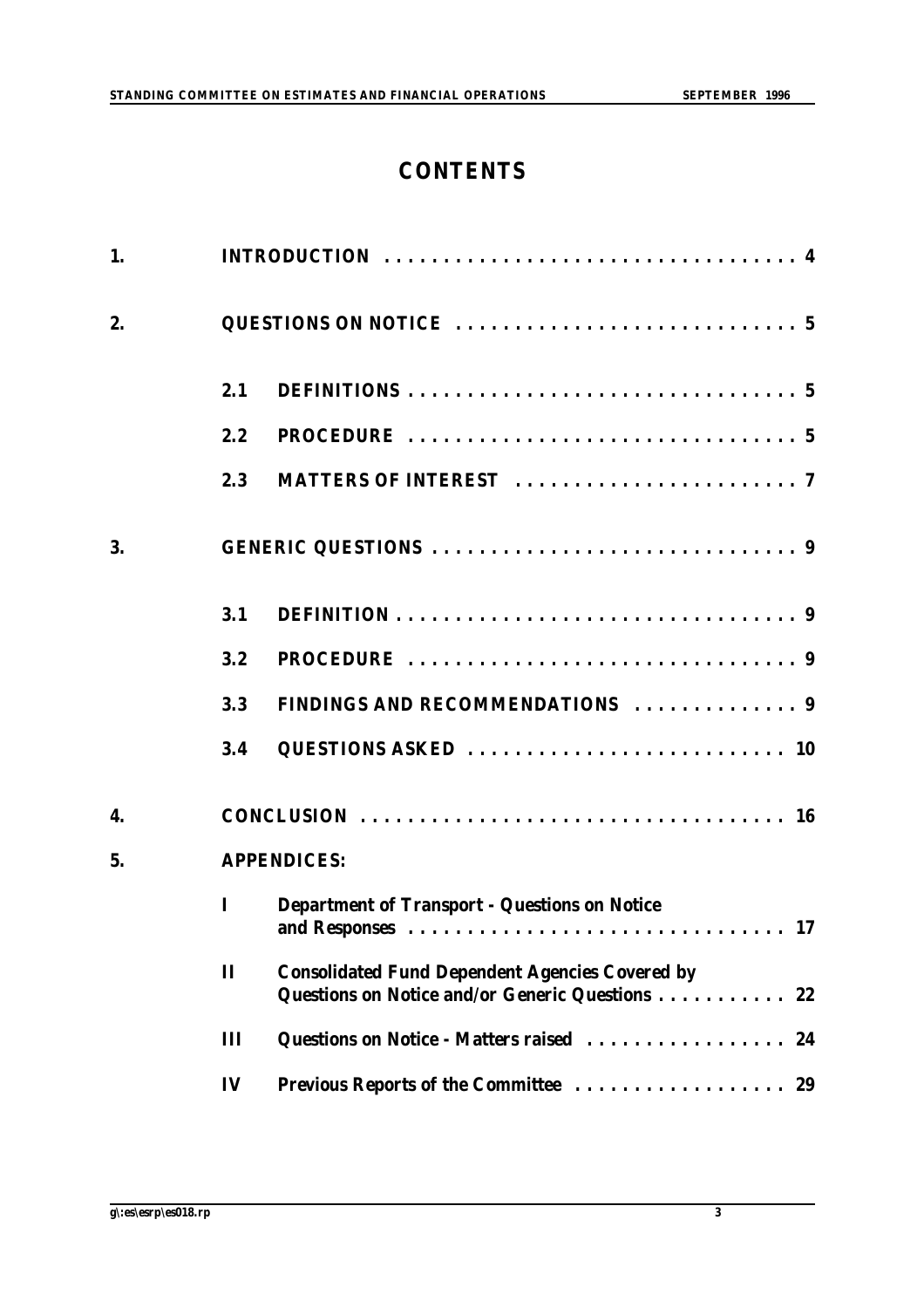#### **1. INTRODUCTION**

In its Sixteenth Report on the Estimates of Expenditure for 1996/97, the Standing Committee on Estimates and Financial Operations ('the Committee') outlined its reporting strategy for the 1996/97 estimates cycle. In accordance with this strategy, the Committee resolved to provide Parliament with three reports during the 1996 calender year as follows:

- C A report on the 1996/97 estimates hearings held during the three day period from Tuesday, 11 June 1996 to Thursday, 13 June 1996. (Reference: "Sixteenth Report of the Standing Committee on Estimates and Financial Operations in relation to the Estimates of Expenditure 1996/97" - dated 20 June, 1996)
- \*A report on matters arising from hearings related questions on notice. Subsequent to the tabling of the Committee's Sixteenth Report to Parliament, it was agreed that this report would also include matters pertaining to generic questions asked of all Consolidated Fund dependent agencies within Western Australia.
- A report outlining the Committee's findings in regard to the post 30 June 1996 hearings to be undertaken of selected State government agencies. It is intended that this report will cover areas such as the 1995/96 financial statements and performance indicators, and the impact of the Federal budget on agency finances/programs.

\*This document represents the second of the abovementioned reports.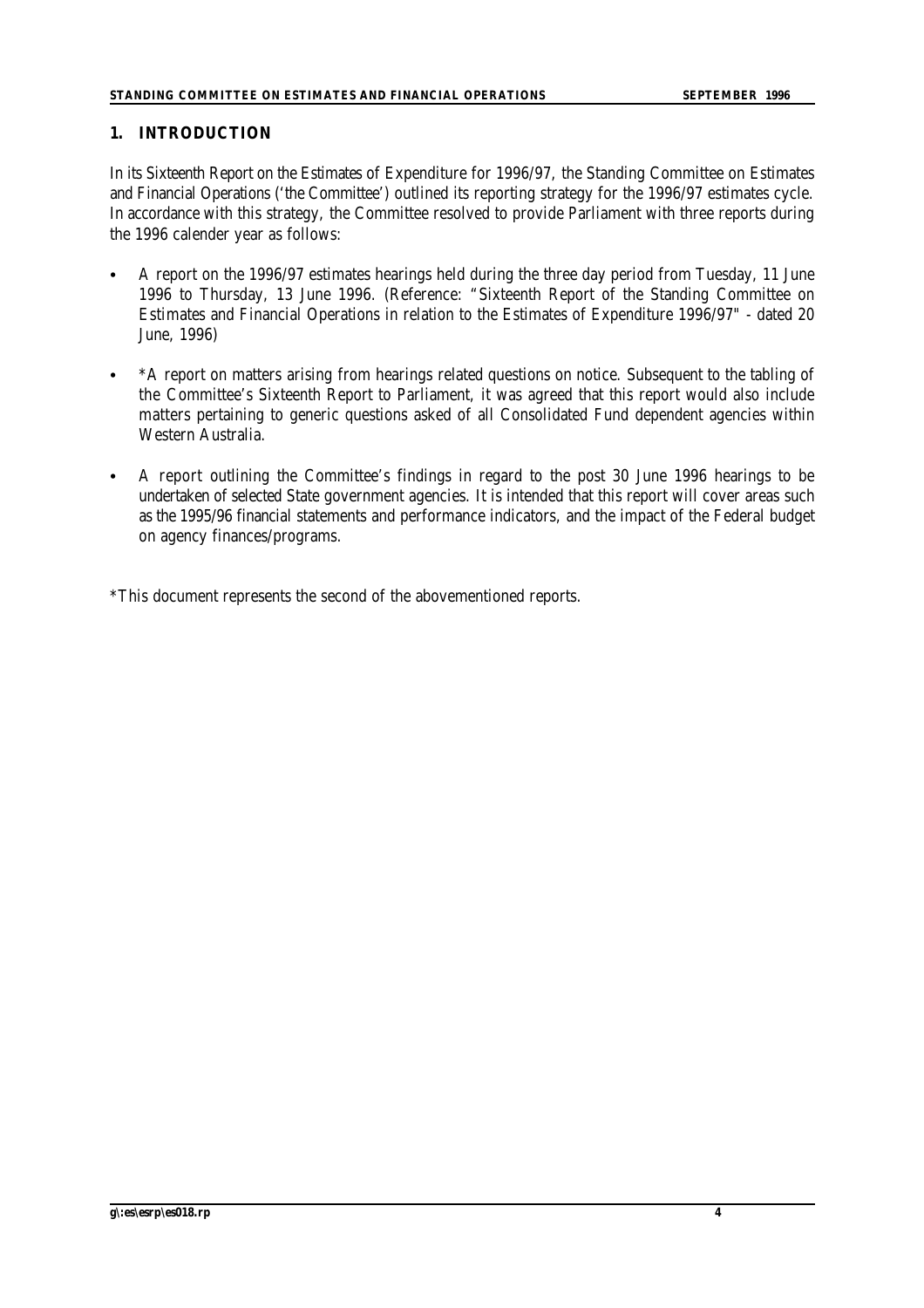#### **2. QUESTIONS ON NOTICE**

Appendix III provides an outline of matters raised in regard to questions on notice.

Full details of questions on notice and subsequent responses can be found in the Hansard Parliamentary Debates publication for the Legislative Council titled: *"Estimates Committee, with supplementary information - Tuesday 11 June 1996, Wednesday 12 June 1996, Thursday 13 June 1996".* 

#### **2.1 DEFINITION**S

**Question on Notice** - Refers to the process by which questions can be formally responded to at a later date.

*Supplementary Information -* That information which is provided at a later date in response to a Member's query before the Legislative Council Estimates Committee.

#### **2.2 PROCEDURE**

The Committee has in place, an estimates hearings procedure which outlines the requirements for questions on notice. This procedure has been reproduced below together with the intent behind the procedure and the Committee's findings:

#### *C Questions that agency representatives are unable to answer during the hearing will be taken on notice.*

**Intention -** Ministers and agencies sometimes face difficulty in predicting what questions will be asked during the estimates hearings proceedings. On occasion, an immediate satisfactory response may not be possible in which case the question is placed on notice. This provision simply aims to ensure that *all* questions raised during the proceedings are formally responded to.

**Findings -** The Committee was generally pleased with the outcome of this process. In all instances where questions on notice were raised, the relevant agencies were able to provide a subsequent response. On occasion however, the agency was unable to provide a complete response due to factors such as, for example, confidentiality provisions restricting disclosure, reports not yet complete and final decisions not yet made. Agencies identified as still outstanding in the finalisation of responses are: the Agriculture Protection Board (re: noogoora burr resources) and the Department of Training (re: relative numbers of administrative and lecturing support staff, anticipated expenditure on cleaning and gardening services contracted by colleges, ratio of lecturing to administrative staff over the last five years).

The Committee will follow-up these outstandings with the agencies involved.

*C Following the hearing, the Advisory/Research Officer (ARO) will forward a (faxed) copy of the question as it appears in the uncorrected Hansard to the Office of the Minister responsible for the relevant agency. The responsible Minister must then on-forward such question to the relevant agency CEO.*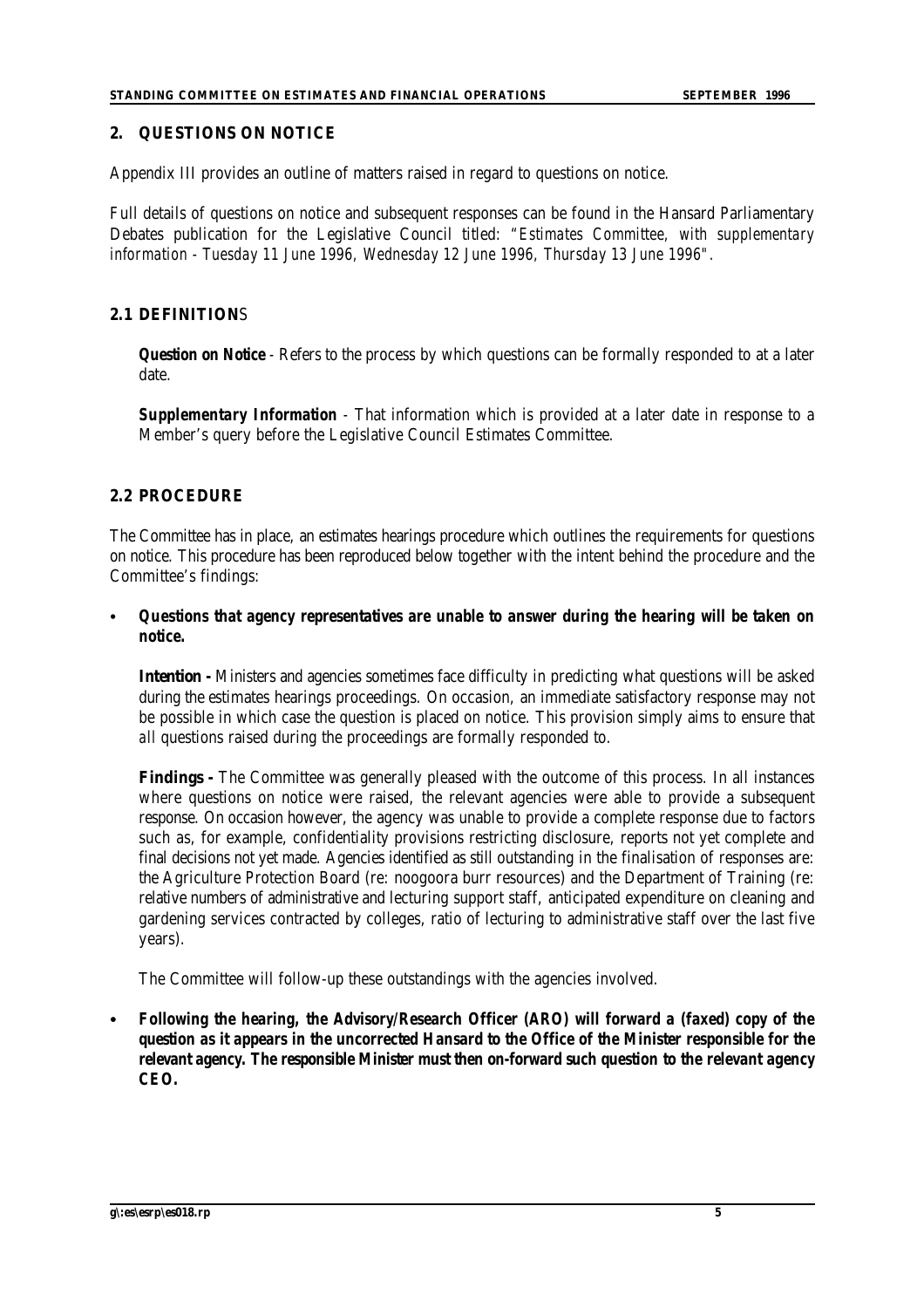#### *C Agencies responding to questions on notice should do so through their responsible Minister.*

**Intention -** This process ensures that the responsible Minister is kept fully informed of the relevant details affecting his/her portfolio. It also allows the Minister to scrutinise and 'sign-off' the agency responses before they are on-forwarded to the Committee's Advisory and Research Officer (ARO). Protocol within the Parliamentary and Committee system also provides for the Minister's Office to be notified beforehand of proposed ARO contact with agencies.

**Findings -** The Committee found that on occasion, lengthy delays occurred in the movement of questions on notice and supplementary information between the Minister's Office and the target agency. Given the three day response timeframe allotted, this delay obstructed the Committee's intended aim of providing timely responses to awaiting Members of the Legislative Council and Hansard.

It is the Committee's intention that in future, questions on notice and supporting correspondence will be faxed simultaneously to both the Minister's Office and the target agency. Furthermore, the Committee's ARO is to immediately telephone the Ministers Office and the target agency alerting them to the arrival of the faxed information and to reinforce the need for a timely response.

#### *C Agencies are asked to respond to questions on notice in the predetermined format as provided.*

**Intention** - This requirement provides for consistency in response format across all agencies. Furthermore, it facilitates the collation, scrutiny, publication and clear presentation of information as used by affected parties, namely the Committee, Members of the Legislative Council and Hansard.

**Findings -** Generally the Committee was satisfied with the outcome. There were however, instances where agencies did not fully comply with the requested format. Although the impact of this was minimal, it did contribute to the delay in the final distribution of responses to Legislative Council Members and Hansard.

The Committee will continue to provide agencies with an example of the requested format.

## *Responses should be received by the ARO within three working days of the ARO's initial forwarding date of questions to the responsible Minister.*

**Intention -** The Committee aims to provide Legislative Council Members and Hansard with timely responses to questions on notice.

**Findings -** The Committee was disappointed by the high number of responses received outside of the three day response period requested. The Department of Transport for example, did not officially respond to the Committee for some 31 working days after the initial faxing of the questions to the Minister's Office. This delay resulted in the Transport Department's supplementary information not being available for inclusion in the final published version of Hansard. To cater for this omission however, the Committee agreed to include the response at Appendix I of this report.

The Committee was also alerted to the inconsistency between this three day timeframe and the five day allocation outlined in material distributed to agencies by Hansard. The Committee acknowledges that the three day timeframe does not provide agencies with sufficient time to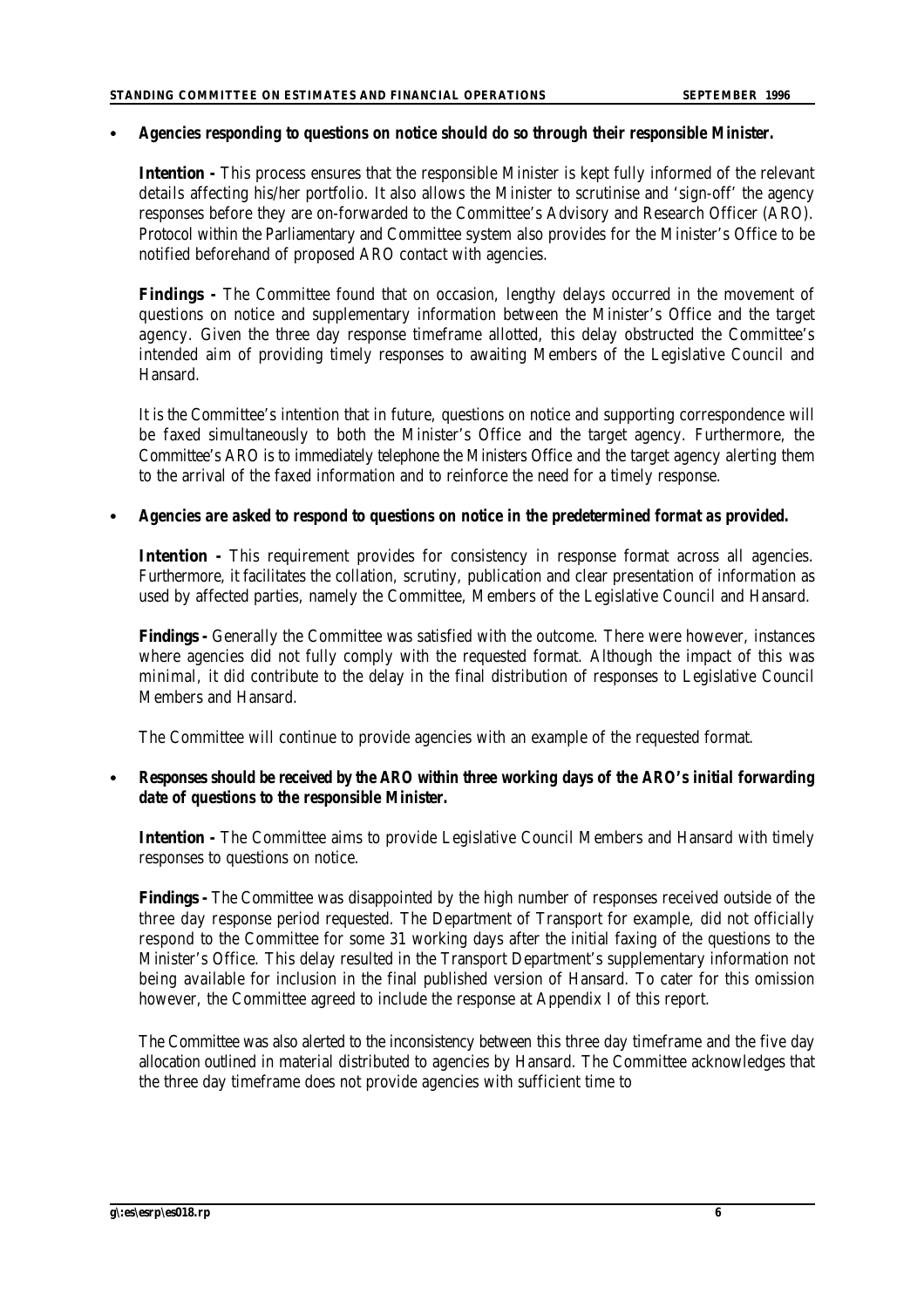effectively complete the task. Accordingly, the Committee has agreed to standardise the response period to five working days.

The Committee was also alerted to instances where Legislative Council Members were contacting agencies direct to enquire over delays in responses to questions on notice. The Committee, in its role as coordinator of the process believes that all enquiries should be addressed in the first instance to the Committee's ARO. In response to this matter, the Committee has agreed to modify its estimates hearings procedure policy to provide direction regarding enquiry particulars if queries arise.

In any case where delays are expected to agency responses, the responsible Minister must *immediately advise of the circumstances and the new response date.*

**Intention -** This requirement facilitates the Committee's monitoring and follow-up process.

**Findings -** On very few occasions was the Committee's ARO promptly informed of expected delays. Where notification was received, either no new response date was provided or the provided date was not met.

This requirement is to be reinforced with the Minister's Office.

## **2.3 MATTERS OF INTEREST**

*Police -*

In response to an query regarding improvements to the Department's 1994/95 performance indicators, the Committee was informed that valuable advice and assistance had been received from members of the Auditor General's Office in both the development and the measures of performance as outlined in the Department's "Strategic Action Statement - A Statement of Our Policing Priorities 1996/97", and the continued development and refinement of key performance indicators for the 1995/96 annual report. The Committee is aware of the 'transitional' nature of the Department's indicators (in anticipation of the organisation's new structure) and intends to examine the Department's 1995/96 reported indicators to ascertain the extent of developments and refinements made.

The Committee was also pleased with the Department's progress in the implementation of a accrual based financial management information system. Currently, the Department is in the preliminary stages of implementing a combined Resource Management Information System (RMIS) covering Finance, Human Resources, Supply and Assets. The finance component of the RMIS is expected to provide accrual accounting management and information capabilities. The Department plans to have the RMIS operational by July 1, 1997.

#### *Fisheries -*

Under scrutiny from the Hon Kim Chance (MLC), the Department was asked to explain the legal status of an abalone licence if, for example, someone else in the Department had signed the licence in the Executive Director's name. The Executive Director responded that legal advice on the matter from the Crown Solicitor's Office indicated that licences signed in the Executive Directors name by licencing officers were valid. Crown Counsel's advice was that, save for specific statutory provisions to the contrary, a signature by another person in the name of the Executive Director is consistent with long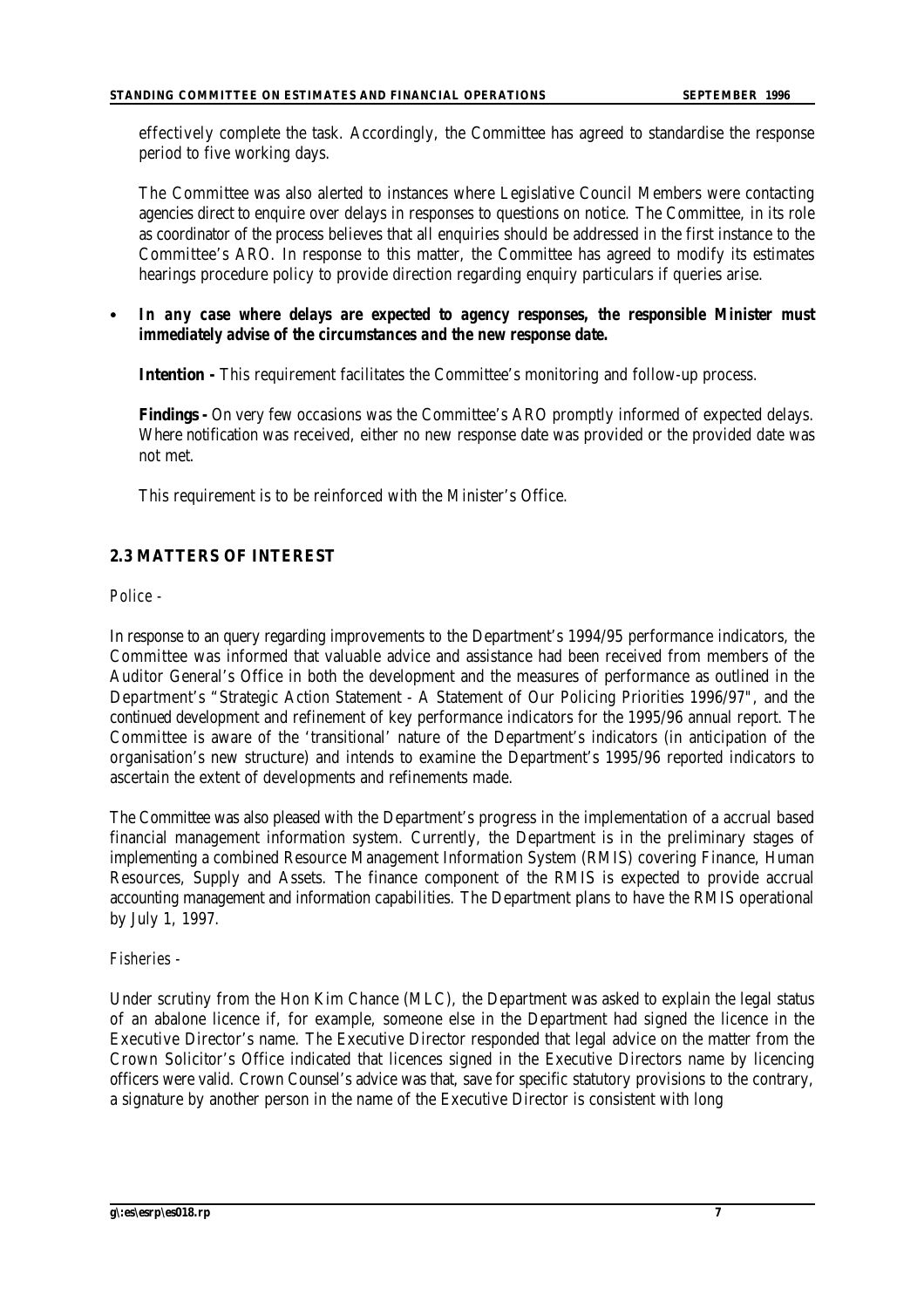#### **STANDING COMMITTEE ON ESTIMATES AND FINANCIAL OPERATIONS SEPTEMBER 1996**

established practice in both the Australian and British Public Service.

Furthermore, the Committee's attention was drawn to Section 13 of the Fish Resources Management Act 1994 which provided that the Executive Director may delegate to a person (in writing) any power or duty under the Act, other than the power of delegation. Anything done by a delegate under Section 13 has the same force and effect as if it had been done by the Executive Director.

In accordance with this authority, the Executive Director had delegated his powers relating to the grant of authorisations under management plans (which includes abalone licences) to the Director of Programs and those relating to renewal of such authorizations to Senior Licensing Officers.

The Committee will consider this matter further during its coming discussions.

#### *Ministry of Justice -*

In response to an enquiry regarding Departmental action to address the Auditor General's concerns over the 1994/95 reported efficiency indicators, the Committee was advised that revised indicators were recently submitted to the Office of the Auditor General for analysis and comment. The Committee is considering a review of the Ministry's 1995/96 indicators to ascertain the status of improvements made.

#### *Education Department -*

The Department indicated that considerable work was undertaken since the Auditor General's 1995 assessment to address concerns raised over the Program 2 performance indicators. The Committee is considering a review of the Department's 1995/96 indicators to ascertain the status of improvements made.

The Committee acknowledges the Department's progress in the introduction of a new accrual based Financial Management Information System and its intention that system based accrual reports will be available as from the 1997/98 financial year.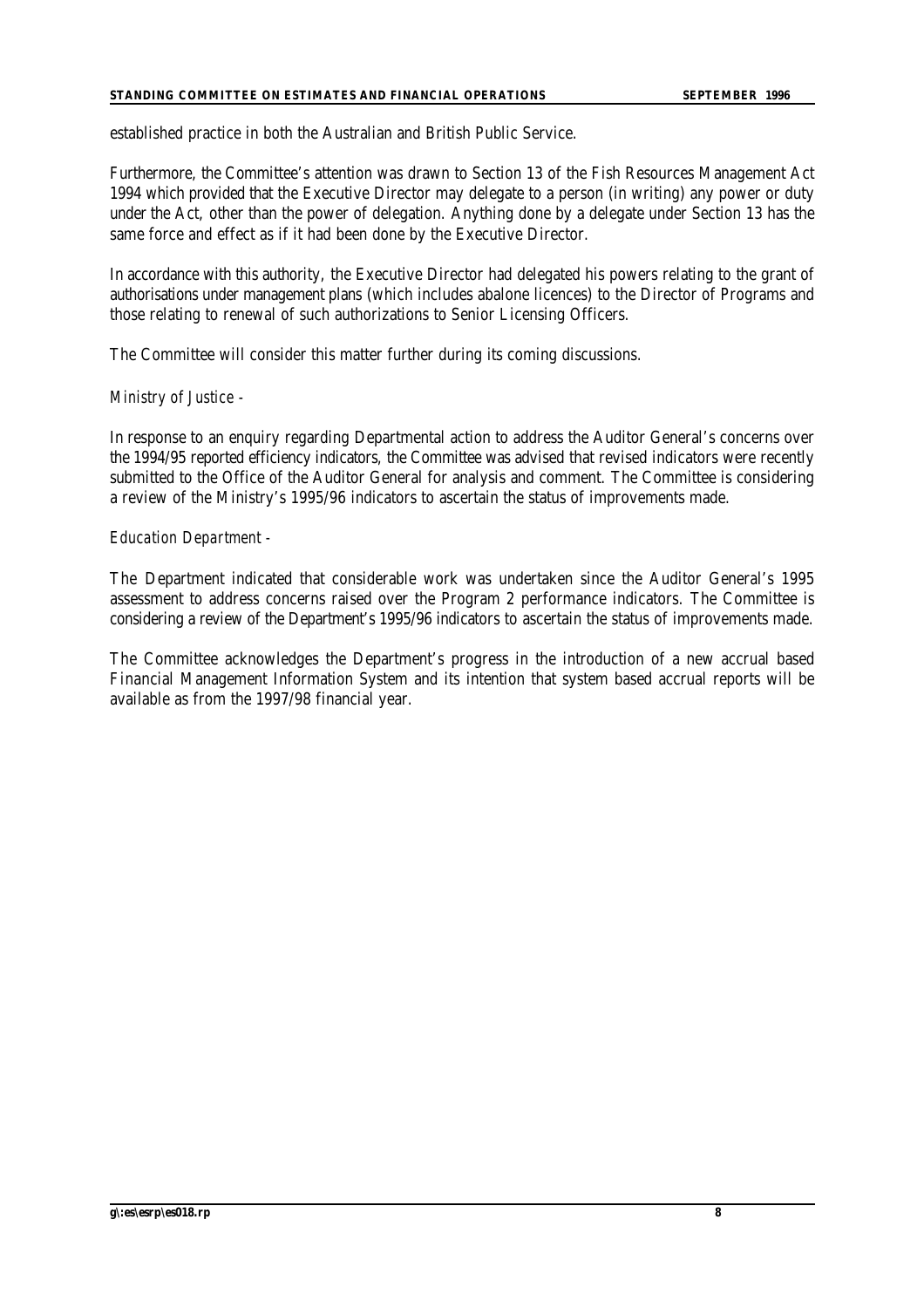#### **3. GENERIC QUESTIONS**

## **3.1 DEFINITION**

*Generic Questions -* Standard (identical) questions asked of any agency.

## **3.2 PROCEDURE**

The Committee adopted a twofold process in the application of generic questions. Firstly, those agencies selected to appear before the Committee during the 1996/97 annual estimates hearings were provided with generic questions in accordance with the Committee's procedure policy which states:

Prior to the hearings, Council Members will be asked to submit any generic questions to the Committee. Where possible, these questions will be forwarded to the relevant CEO via the responsible Minister, at least one week prior to the hearing. Written responses will be tabled at the beginning of each hearing.

Secondly, the remaining Consolidated Fund dependent agencies (ie: those not appearing before the Committee during the hearings) were asked to respond to the generic questions.

## **3.3 FINDINGS AND RECOMMENDATIONS**

#### *Timeliness of Responses:*

In regard to agencies appearing before the hearings, the Committee was satisfied with the timeliness of responses received. However, due to a misinterpretation of intent, the distribution of generic questions to agencies not appearing before the hearings (as was carried out in 1994), and the subsequent return of responses, was somewhat delayed.

Factors contributing to the delay were:

- The time allocated for the return of responses was inadequate. (ie: advice and questions faxed on Monday 24 June 1996 and response requested by noon of the following Wednesday 26 June 1996);
- Ministers were not always readily available to scrutinise and approve the agency responses;
- Hold-ups due to amendments/refinements required by Minister.

To avoid the recurrence of a similar delay, the Committee will refine its current procedure policy to include the simultaneous provision of generic questions and supporting correspondence to both the Minister's Office and the target agency at least five working days prior to the hearing.

#### *Interpretation:*

The Committee has adopted a policy which aims to avoid any possible misinterpretation of a generic question. The policy states:

Agencies and Ministerial staff seeking clarification of the intent of the questions asked and the scope of the responses required will be directed to the relevant initiating Member.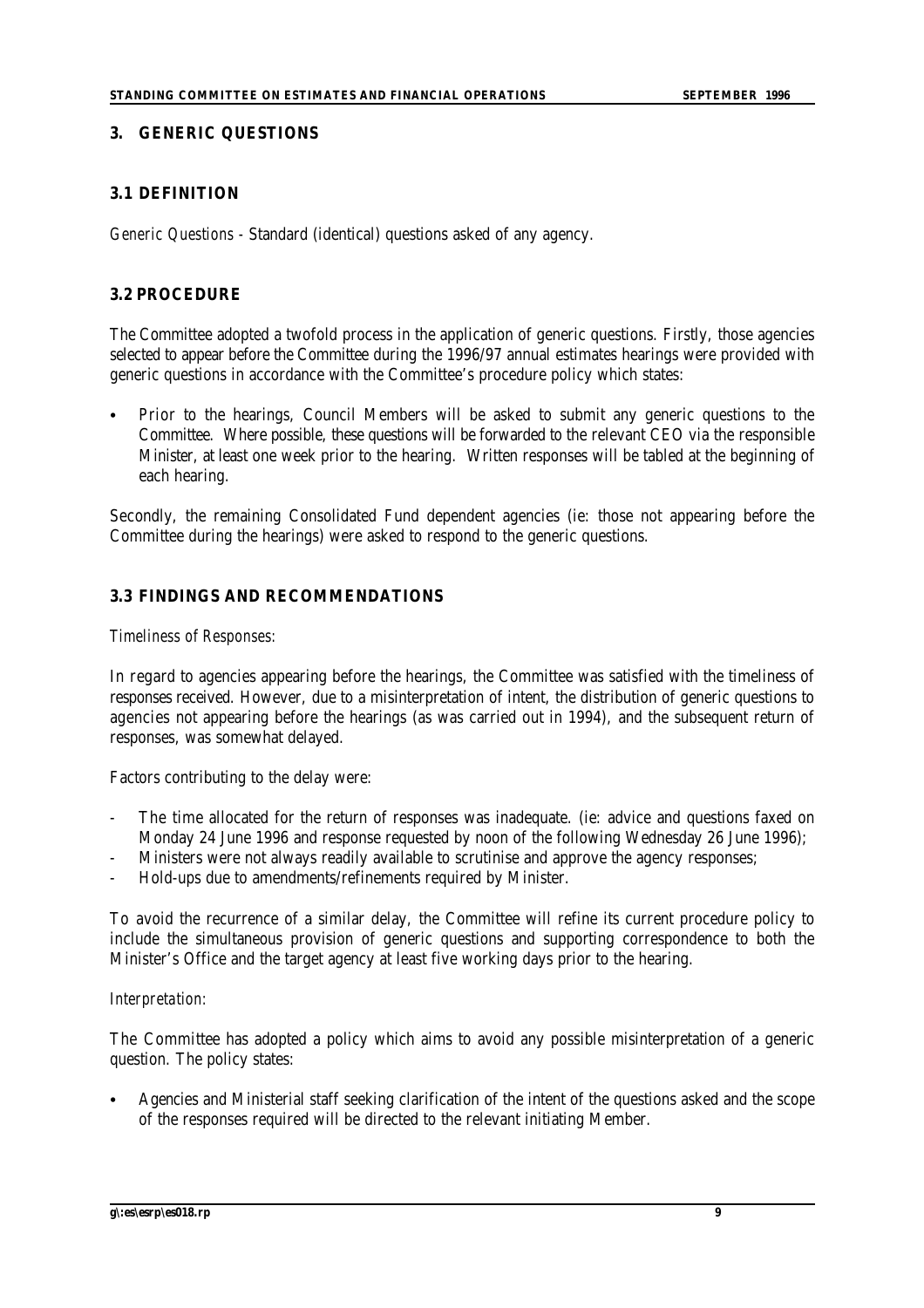This policy was outlined in correspondence accompanying the Committee's distribution of generic questions to government agencies. The correspondence also included a contact telephone number to accommodate any agency queries in this regard.

The Committee was surprised to find that a number of agency representatives were either unaware of, or ignored the abovementioned policy as was evidenced by the flow of enquiries which continued to be received by the Committee's Advisory and Research Officer.

It is the Committee's intention to address this matter through inclusion of the policy statement directly above the generic questions as distributed.

#### **3.4 QUESTIONS ASKED:**

94 State government Consolidated Fund agencies were covered by the survey. As the questions covered two financial periods (being 1995/96 and 1996/97), it was agreed that the Government Employees Housing Authority (which ceased receiving funding from the Consolidated Fund on 1 July 1996) and the Department of State Services (which ceased to exist from 1 July 1996) would also be included.

Questions 1 to 9 were forwarded to all 94 agencies whereas Question 10 was aimed at specific agencies, namely, the Education Department, Department of Conservation and Land Management, Health Department, Building Management Authority and the Department of State Services. A full list of agencies covered by the generic questions is contained at Appendix II of this report.

Questions 1 to 10 have been reproduced below together with selected results and comments as deemed appropriate.

## *(1) Are there any new policies being introduced or scheduled for introduction in the 1996/97 financial year?*

Although approximately 70% of agencies responded no, most indicated that reform was an ongoing process and changes were possible. 27% of agencies responded yes and the remaining 3% were either unclear, non committal or no longer applicable.

The Police Department believed that its adopted strategic approach did not allow for definitive answers to be given at present with respect to individual policy changes. It was suggested that a presentation to Legislative Council Members be arranged which would provide the Department with an opportunity to address this and other questions more completely. The Committee will consider this suggestion during its coming discussions.

#### *(2) If yes to (1):*

#### *(a) what are they; and*

#### *(b) how are they to be funded?*

Most applicable agencies provided for the event through the existing Consolidated Fund and/or Capital Works budget.

## *(3) If any new policies outlined in (2) are being funded from Consolidate Revenue, can you identify those funds in the Estimates?*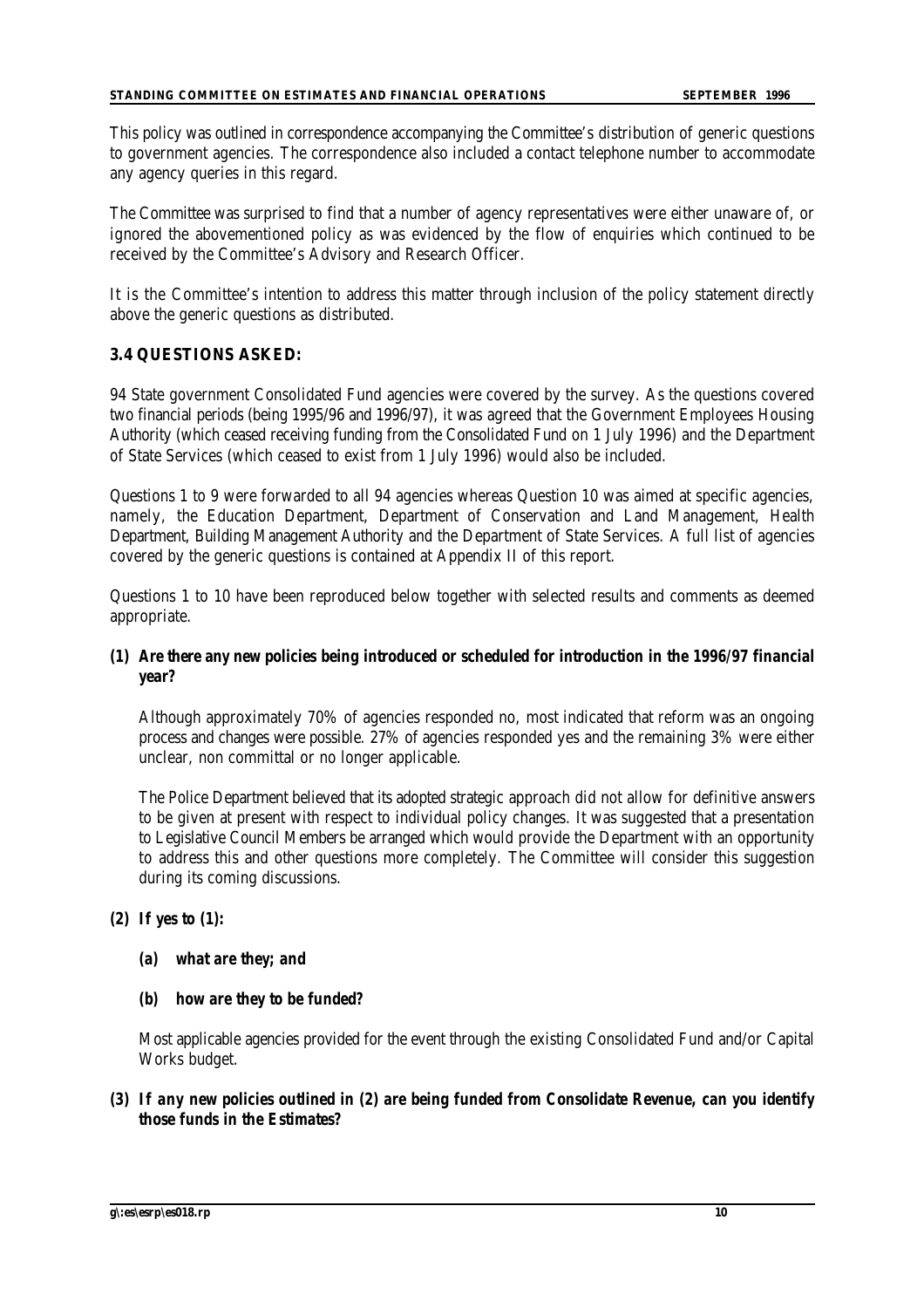In most instances outlined, identification within the estimates was clear.

## *(4) Of the services to be provided by your Department/agency in the 1996/97 financial year, are any being considered for discontinuance, ie: the services will be terminated or progressively discontinued?*

Although 83% of agencies surveyed reported no immediate plans to terminate or discontinue services, most indicated they were involved in an ongoing review process. 14% of surveyed agencies responded yes and 3% were either unclear, non committal or no longer applicable.

## *(5) If yes to (4):*

- *(a) what are they; and*
- *(b) how are they described in the Estimates?*

Most applicable agencies were able to satisfactorily identify the description in the budget papers.

## *(6) Of the services to be provided by your Department/agency in 1996/97, is it your intention, or has a decision been made to contract out ("outsource") any services?*

61% of respondents indicated that no intentions or decisions had been made. Most however, did indicate that continual review was in place. 36% indicated yes and 3% were either unclear, non committal or no longer applicable.

It was interesting to note that the Main Roads Department currently has 64% of road construction and just over 40% of road maintenance works completed under contracts let to private enterprises. The Department is planning to move towards 100% of road construction and maintenance works in the metropolitan region and 70% of rural road construction and maintenance works competitively tendered by the year 2000.

## *(7) If yes to (6):*

- *(a) Can you describe those services to be contracted out and identify them in the Estimates?*
- *(b) Is the figure of the Estimates for providing those services based on the costs of provision by the Department or the anticipated costs of contracting out or, depending on the time frame, a combination of both?*
- *(c) Was this as a result of a specific policy decision by the Government, the Minister, or a Departmental decision?*

Most applicable agencies indicated that the proposals were consistent with the Government's competitive tendering and contracting (CTC) policy.

- *(d) If the decision arises from a policy decision, can you state when that decision was made and what it contained?*
- *(e) If the decision was departmental, what factors were taken into account in making it?*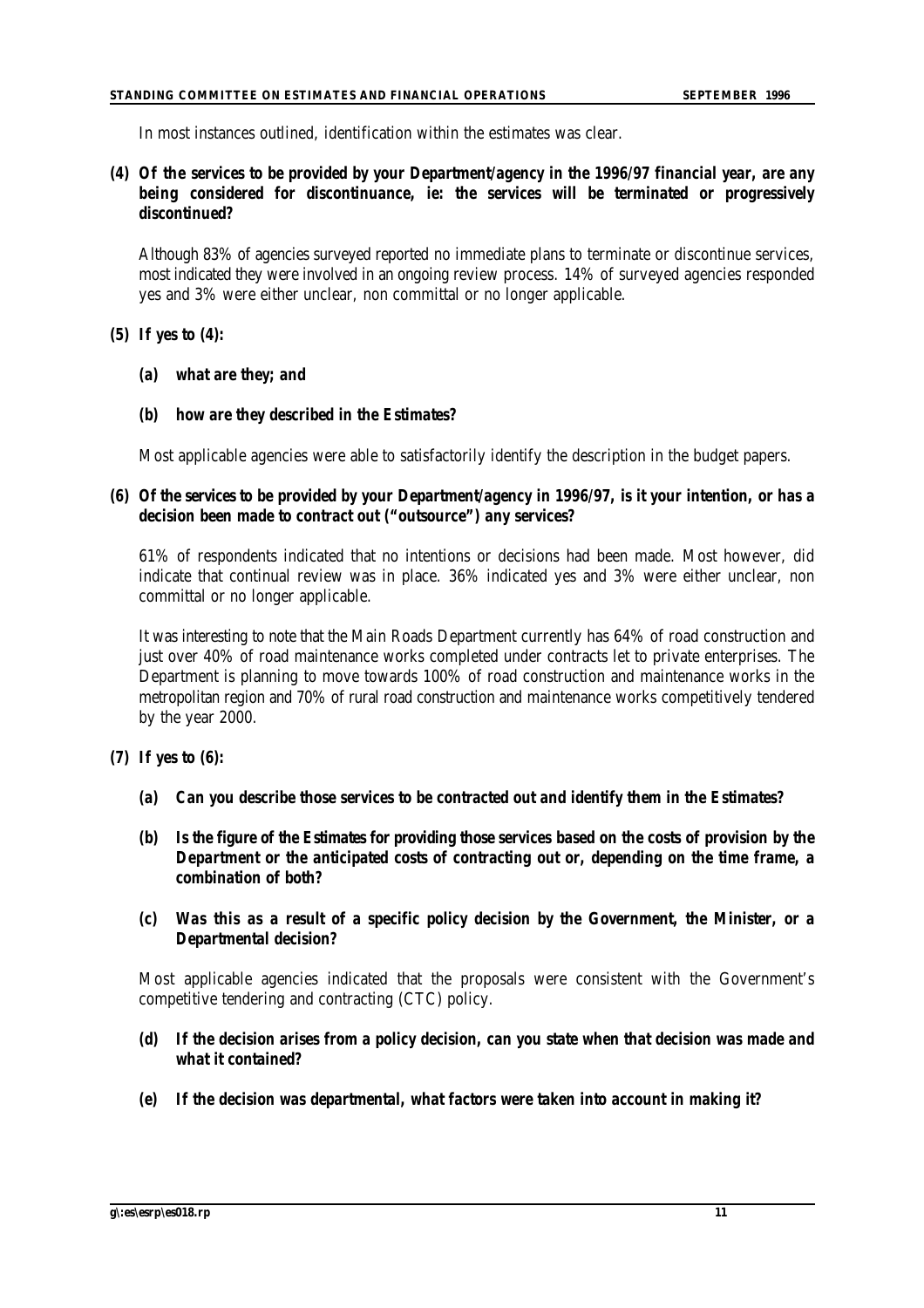- *(f) Will contracts be awarded as a result of formal tenders, negotiations with one of more suppliers, or by other means? If not by tender or formal negotiations, what means will be used?*
- *(g) Will the Department monitor performance under the contract, how will that be done, and what performance criteria, if any, are, or will be, specified in the contract?*
- *(h) Has the Department sought legal advice in relation to the contract, particularly in matters such as performance specifications, grounds for termination, and whether the contractor might be viewed in law as a servant or agent of the Crown, and if so:*
	- *(i) what was the nature of the advice; and*
	- *(ii) has it caused you to alter any provision in the contract?*
- *(i) Under the contract, who bears the costs of such matters as insurance and workers' compensation, and does the department agree to indemnify the contractor against losses?*
- *(j) Will the Department need to subsidise contract performance, and if so, where is that provision shown in the Estimates?*

## *(k) What is the total value of works contracted out?*

A selection of agencies identifying total values in excess of \$100,000 are:

| $\blacktriangleright$ | Health - Healthcare Linen: \$10.5m approximately.<br>Occupational Therapy Services at Fremantle Hospital: \$330,000 approximately.<br>Maintenance & Network Support Services at Fremantle Hospital: \$470,000 approx.<br>Non Ward Cleaning at Fremantle Hospital: \$393,978 (contract value).<br>Catering at Fremantle Hospital: \$2.4m per annum approximately.<br>Internal Audit, Catering & Renal Dialysis at Royal Perth Hospital: \$8m estimated.<br>Cleaning Services at Sir Charles Gairdner Hospital: Information is commercially<br>confidential, however \$360,000 was the previous hospital cost.<br>Orderly Services at Sir Charles Gairdner Hospital: Information is commercially<br>confidential, however \$3.5m was the previous hospital cost.<br>Management Audit at Sir Charles Gairdner Hospital: \$100,000 approximately.<br>Management Building Maintenance & Construction at Sir Charles Gairdner Hospital:<br>The cost is currently unknown.<br>Orthodontic Dental Services at Albany: \$30,000.<br>Cleaning Services at King Edward Memorial Hospital/Princess Margaret Hospital:<br>\$950,000 per annum approximately.<br>Catering Services at King Edward Memorial Hospital/Princess Margaret Hospital:<br>\$2.9m per annum.<br>Engineering/Maintenance Services at King Edward Memorial Hospital/Princess<br>Margaret Hospital: \$1.4m per annum.<br>Transport of Staff and Patients at KEMH/PMH: \$600,000.<br>Gardening Services at KEMH/PMH: \$100,000 per annum.<br>Asset disposal program management: Dollar value not yet determined.<br>Computer aided draft services: \$25,000 estimated.<br>Asset valuation services: \$15,000.<br>Legal services: \$90,000.<br>Internal audit services: Matter currently being finalised. |
|-----------------------|----------------------------------------------------------------------------------------------------------------------------------------------------------------------------------------------------------------------------------------------------------------------------------------------------------------------------------------------------------------------------------------------------------------------------------------------------------------------------------------------------------------------------------------------------------------------------------------------------------------------------------------------------------------------------------------------------------------------------------------------------------------------------------------------------------------------------------------------------------------------------------------------------------------------------------------------------------------------------------------------------------------------------------------------------------------------------------------------------------------------------------------------------------------------------------------------------------------------------------------------------------------------------------------------------------------------------------------------------------------------------------------------------------------------------------------------------------------------------------------------------------------------------------------------------------------------------------------------------------------------------------------------------------------------------------------------------------------------------------------------------------------|
|-----------------------|----------------------------------------------------------------------------------------------------------------------------------------------------------------------------------------------------------------------------------------------------------------------------------------------------------------------------------------------------------------------------------------------------------------------------------------------------------------------------------------------------------------------------------------------------------------------------------------------------------------------------------------------------------------------------------------------------------------------------------------------------------------------------------------------------------------------------------------------------------------------------------------------------------------------------------------------------------------------------------------------------------------------------------------------------------------------------------------------------------------------------------------------------------------------------------------------------------------------------------------------------------------------------------------------------------------------------------------------------------------------------------------------------------------------------------------------------------------------------------------------------------------------------------------------------------------------------------------------------------------------------------------------------------------------------------------------------------------------------------------------------------------|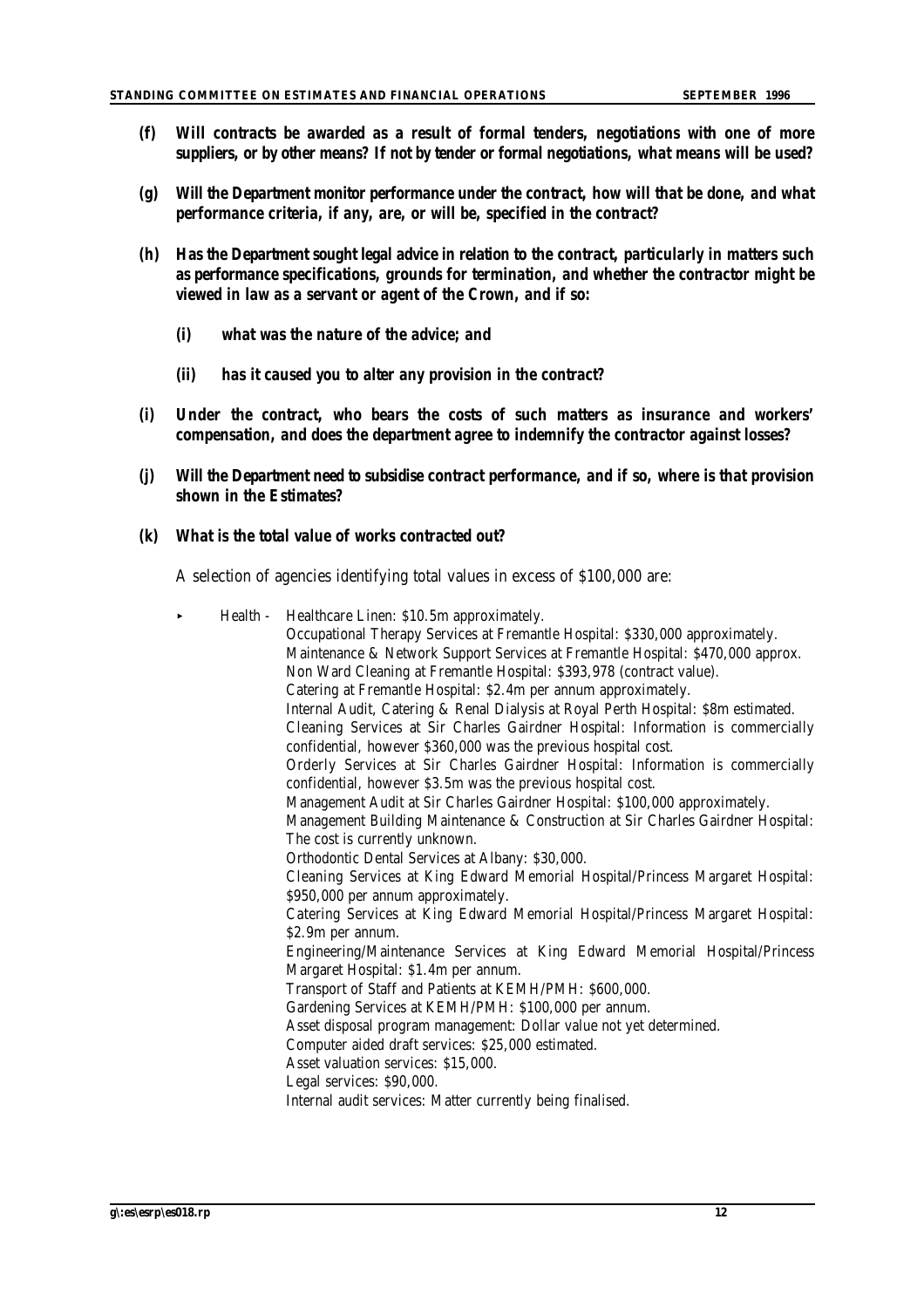- < Main Roads In 1995/96, \$198m of work under the Roadworks Program will be handled by the private sector.
- < Justice Within Policy, Program and Projects and Prison Operations, about \$1.5m of program delivery was to be contracted out. For a number of other programs, the amounts have not yet been determined.
- < Department of Disability Services \$5.33m.
- < Education \$2,882,000 of which \$2,747,000 is for lawnmowing services.
- < BMA \$18.6m.
- < Planning Commission Anticipated cost of \$630,000 over three years.
- < Transport Estimated between \$42m and \$46m.
- < Office of the Auditor General \$1,000,000 estimated.
- < Legal Aid \$9.642m.
- < Director of Public Prosecutions \$1,350,000.
- < Department of Environmental Protection \$42.3m approximately.
- < Museum \$200,000 approximately.
- Dept of Minerals and Energy \$2.8m.
- State Supply Commission \$600,000 estimated.
- < Heritage Council \$350,000 approximately.

#### *(l) What has been the FTE reduction caused by contracting out?*

Examples of more significant reductions are:

- < Agriculture Department About 50.
- BMA About 100.
- Transport About 500 for Metrobus. Approximately 600 in 1996/97.
- < Health Department For Healthcare Linen: 120 transfers to private contractor and 40
	- redundancies. For other areas: approximately 380 FTE's anticipated. Management Building Maintenance and Construction at Sir Charles Gairdner Hospital and Asset disposal program management FTE's currently unknown.
- < Education Department Only limited information was available as FTE reductions for some areas remained unknown. The Department advised that if the school auditing programme was delivered internally, an estimated additional 9 FTE's would be required. For information and technology and lawnmowing, reductions of 5 and 25 FTE's respectively were expected.

#### *(8) With regard to Commonwealth Specific Purpose Grants:*

#### *(a) how much of your Department/agency's budget in 1995/96 was made up of Commonwealth Specific Purpose Grants;*

Agencies identifying grants in excess of \$1m are:

| Agriculture - \$16.6m.          | $CALM - $2.1m.$                         |
|---------------------------------|-----------------------------------------|
| Commerce and Trade - \$2.6m.    | Disability Services - \$20.9m.          |
| Education - \$120m.             | Family and Children's Services - \$12m. |
| Fisheries - \$1.9m.             | Health - \$599m estimated.              |
| Justice - \$8.3m approximately. | Legal Aid - \$11.4m.                    |
| Main Roads - \$78.1m.           | Miscellaneous Services - \$16.4m.       |
| Planning Commission - \$3.2m.   | Water and Rivers Commission - \$2.9m.   |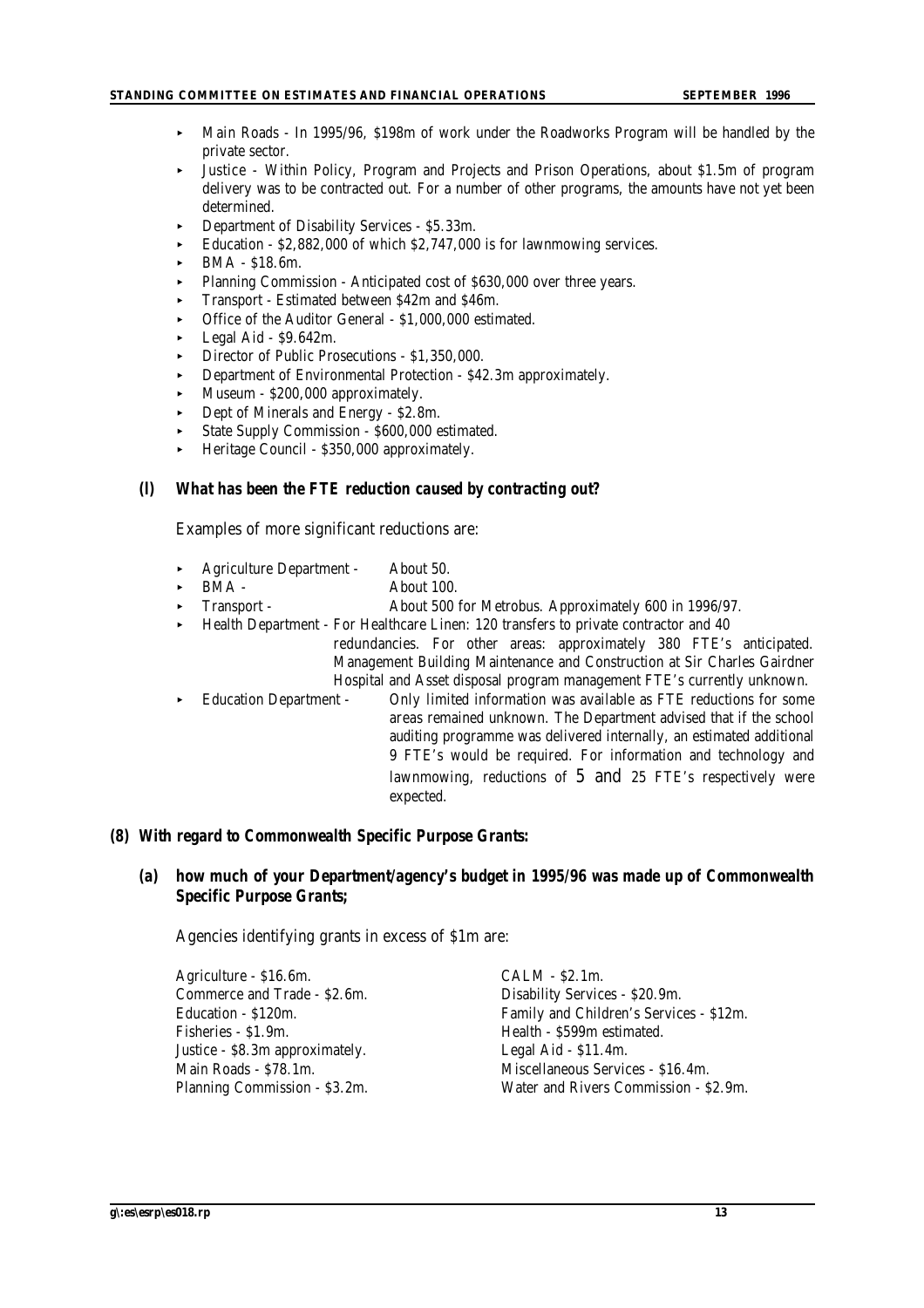- *(b) what programs were these grants used for in 1995/96;*
- *(c) how many FTE's are provided for from this source;*
- *d) what amount of money do you expect to receive in the 1996/97 financial year from this source; and*

Agencies identifying grants of \$1m or greater are:

| Agriculture - \$13.2m.                   | $CALM - S2m$ .                            |
|------------------------------------------|-------------------------------------------|
| Commerce and Trade - \$2.272m estimated. | Disability Services - \$21.2m.            |
| Education - \$123.7m.                    | Family and Children's Services - \$12.6m. |
| Fisheries - \$2.533m.                    | Health - \$605m.                          |
| Justice - \$8.2m approximately.          | Main Roads - \$80.6m expected.            |
| Miscellaneous Services - \$18.2m.        | Water and Rivers Commission - \$1m.       |

#### *(e) how is this figure arrived at and when will it be confirmed?*

A number of agencies advised they were reliant on the outcome of the Federal budget before a positive confirmation could be given. Examples of agencies fitting into this category are the Main Roads Department, Health Department, Department of Commerce and Trade and the Heritage Council.

This area will be investigated further by the Committee during its coming enquiries.

#### *(9) How much money was spent in 1995/96 by your Department on advertising?*

Agency feedback suggested that considerable uncertainty existed over the scope of coverage required by this question. As a consequence, there was a level of inconsistency in the responses with some agencies including, and others omitting the advertising costs associated with staff vacancies.

Enquiries indicated that the intended scope was limited to expenditure in regard to 'promoting the work of the agency'.

Selected responses over \$100,000 are:

Department of Agriculture - \$168,000 on staff vacancies and \$149,000 on general advertising and publicity. Building Management Authority - \$170,000 on general and project related advertising. Department of Commerce and Trade - \$478,447.13. Commission on Government - \$273,575. Conservation and Land Management - \$239,000. Education Department - \$540,000. Office of Energy - \$257,267 of which \$219,697 is applicable to the Electrical Safety Campaign. Family and Children's Services - \$546,469 of which \$120,500 will be spent on staff positions. Health - \$2,242,515 of which \$1,503,351 was spent on health promotion services programs/campaigns. Justice - \$270,893 approximately. Department of Land Administration - \$340,805.92 to 26/6/96. Main Roads - \$500,000 which includes tenders, staff vacancies and public notices relating to works. Perth Zoo - \$240,000. Department of Productivity and Labour Relations - \$193,257.73. Premier and Cabinet - \$190,030.80 as at 10 June 1996.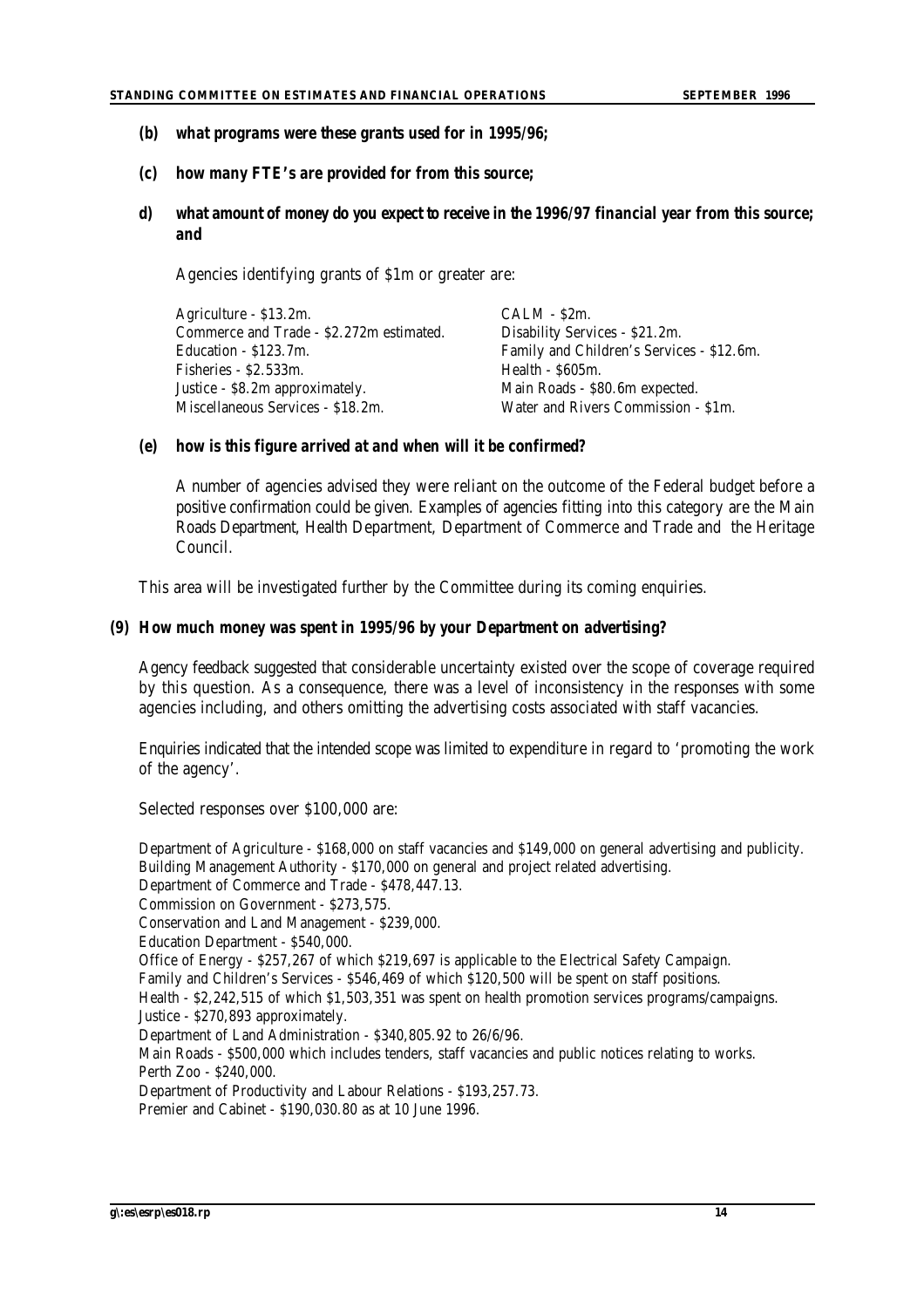Public Sector Standards Commission - \$174,441.76 which includes \$156,762.69 for CEO vacant positions. Department of Training - \$200,000 for 1995/96 and \$200,000 expected for 1996/97. Department of Transport - \$494,702. Department of State Services -\$194,654. Worksafe - \$173,948.

#### *(10) Of the Full-Time-Equivalent positions which have either been shed or are budgeted to be shed from the Department between June 30 1993 and June 30 1997, how many of these positions were:*

| (a)              | unskilled?                                                                                                                                                                                                                                                                              |     | <b>(b)</b> | semi-skilled?                                                    |
|------------------|-----------------------------------------------------------------------------------------------------------------------------------------------------------------------------------------------------------------------------------------------------------------------------------------|-----|------------|------------------------------------------------------------------|
|                  | CALM - nil.<br>BMA - 210.<br>Dept of State Services - 160.                                                                                                                                                                                                                              |     |            | <b>CALM - 44.</b><br>$BMA - 9$ .<br>Dept of State Services - 29. |
| (c)              | trades people?                                                                                                                                                                                                                                                                          |     | (d)        | clerical or administrative?                                      |
|                  | CALM - 15.<br>BMA - 428.<br>Dept of State Services - 102.                                                                                                                                                                                                                               |     |            | CALM - 45.<br>BMA - 128.<br>Dept of State Services - 292.        |
| (e)              | <b>For Education Department only.</b>                                                                                                                                                                                                                                                   | (f) |            | other professionals?                                             |
|                  | 865 cleaners and gardeners. It was brought to the<br>Committee's attention that FTE positions for the<br>period 30/6/93 to 30/6/97 will increase by 297<br>from 23,169 to an estimated 23,466. Actual<br>teaching (and other) staff increased by 1,162<br>from $30/6/93$ to $30/6/97$ . |     |            | CALM - 5.<br>BMA - 89.<br>Dept of State Services - 97.           |
| $\left(g\right)$ | managerial or executive officers?                                                                                                                                                                                                                                                       |     | (h)        | other (please specify)?                                          |
|                  | $CALM - 8.$<br>BMA - 35.<br>Dept of State Services - 42.                                                                                                                                                                                                                                |     |            | CALM - nil.<br>BMA - 90.<br>Dept of State Services - 19.         |

The information provided by the Health Department was categorised as follows:

| Administration: $(+ 197)$ | Medical and Technical Support (other professionals): (-523) |
|---------------------------|-------------------------------------------------------------|
| Nursing Services: (-377)  | Hotel Services (skilled & unskilled): (-413)                |
| Medical: $(+ 28)$         | General Maintenance (trades people): (-93)                  |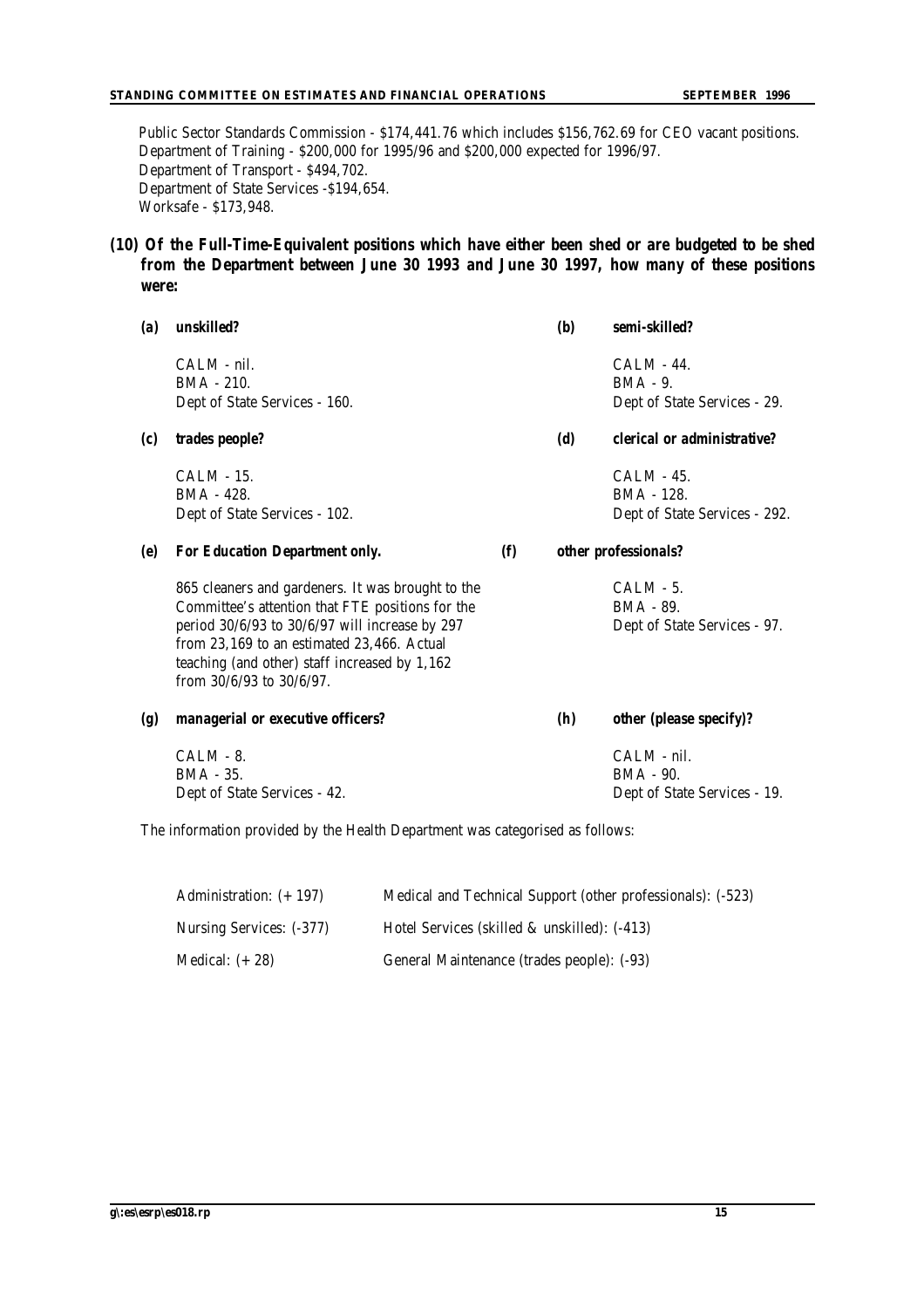## **4. CONCLUSION**

To allow for the State Government's budgetary reform process which provided for the Parliamentary debate and passing of the 1996/97 budget prior to 30 June 1996, the Committee resolved to conduct its estimates hearings prior to the end of the 1995/96 financial year. Notwithstanding the considerable pressures placed upon its limited resources as a result of this earlier timeframe, the Committee is generally pleased with the effectiveness of its achievements to date.

Nonetheless, the Committee believes that further policy and procedural refinements are required to facilitate the timely finalisation of various activities as outlined in this report. The Committee will aim to support these refinements through increased liaison with government agency and Ministerial Office personnel.

Furthermore, the Committee's utilisation of only one officer, namely the Advisory and Research Officer, without any additional clerical assistance (other than on an 'ad hoc' basis) is impacting unfavourably on the performance of other non related activities. Accordingly, the Committee will endeavour to appropriate the services of sufficient support staff during future periods of major activity.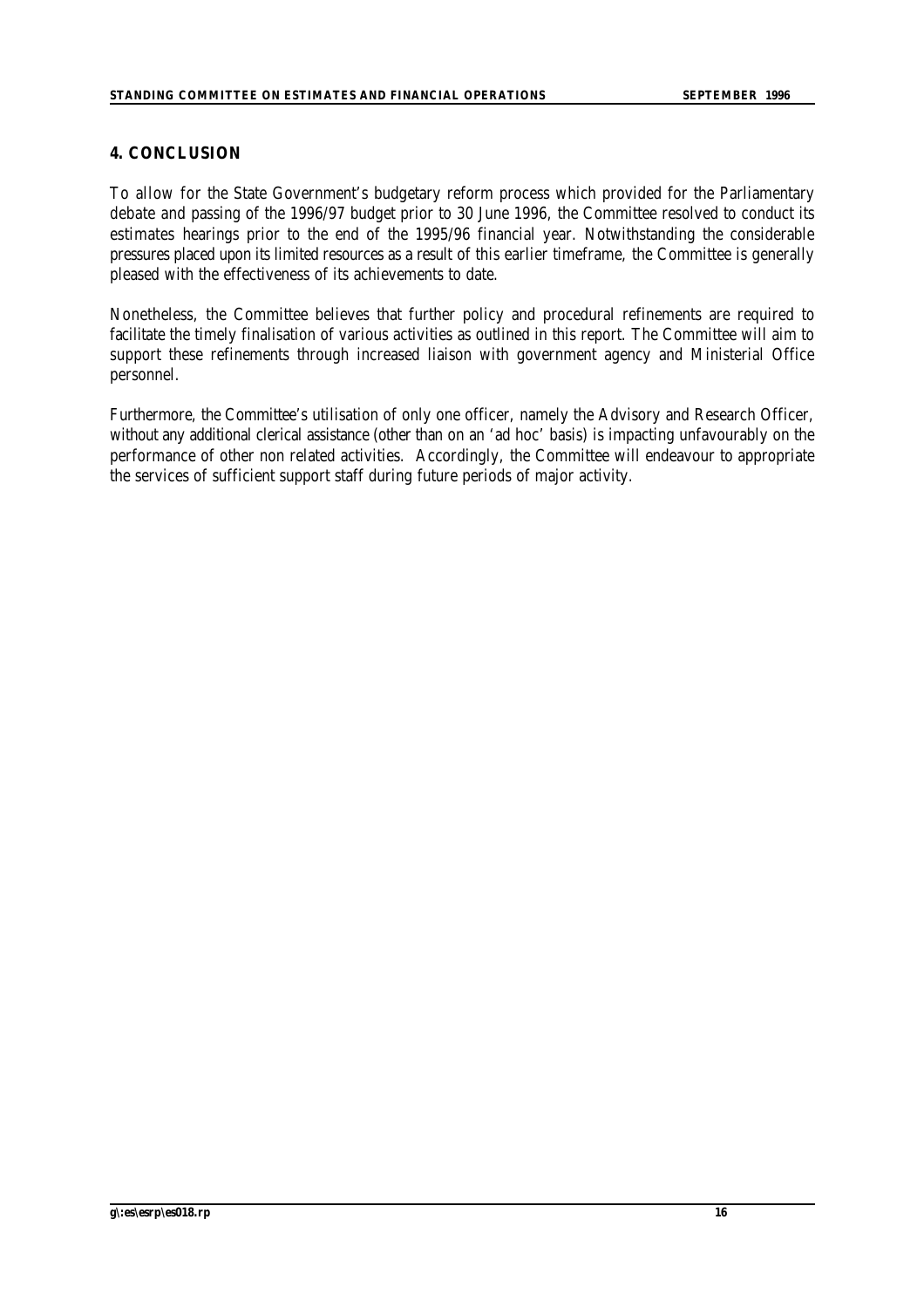#### **APPENDIX I**

#### **QUESTIONS ON NOTICE AND RESPONSES**

| <b>DAY</b> | Thursday, 13 June 1996 | <b>DIVISION</b> | 35 - Department of Transport |
|------------|------------------------|-----------------|------------------------------|
|            |                        |                 |                              |

**QUESTION 1:** The Hon John Halden Member for South Metropolitan asked:

Following Stateships' closure, the Government announced that \$5 million a year would be made available for two years to ensure that north western ports continued to receive a shipping service. What tonnage shipped under that arrangement and over what period?

#### **RESPONSE 1:**

*The new arrangements commenced on 12 February of this year. In the seven completed sailings to date from that time, 921 containers and container equivalents have been carried (this measure covers full and empty containers, together with break bulk cargo. The service is monitored on this basis).*

**QUESTION 2:** The Hon John Halden Member for South Metropolitan asked:

For how much longer are the outstanding loans incurred by the Western Australian Coastal Shipping Commission to run?

#### **RESPONSE 2:**

*The Commission's outstanding loan liability was originally over 25 years, with the last payment due in April 2020. As part of the Government's debt management strategy, however, consideration will be given to the early retirement of the financial obligation during 1996 - 97.*

**QUESTION 3:** The Hon AJG MacTiernan Member for East Metropolitan asked:

I refer to page 35-21, sub paragraph 3.3, coastal and facilities management and note the increase in capital expenditure from \$6 million to more than \$12 million. Does the increase relate to the development of the outer harbour at Kwinana?

## **RESPONSE 3:**

*No, the increase relates primarily to an appropriation of funding for the Exmouth Boat Harbour project.*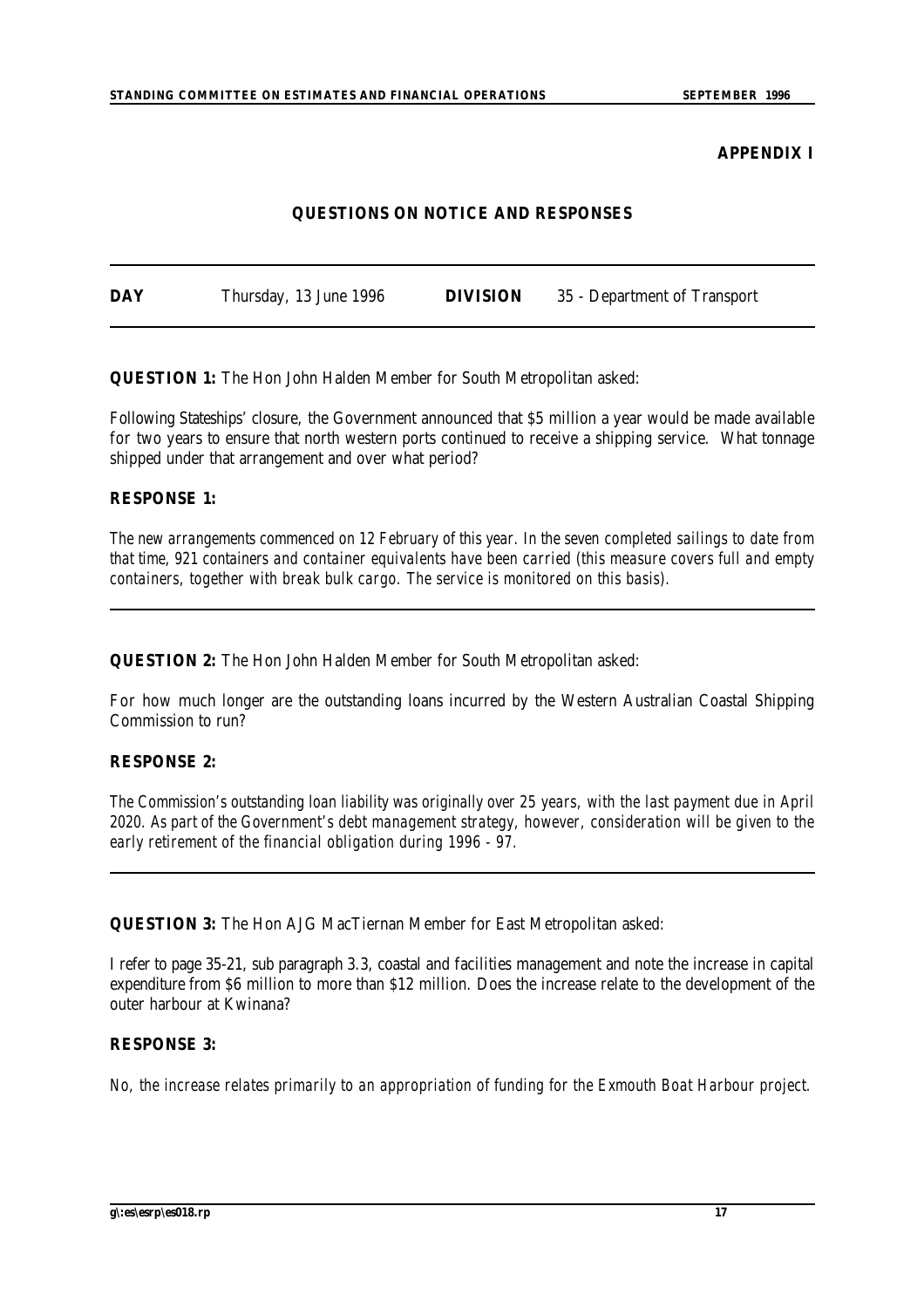**QUESTION 4:** By leave of the Committee, the Hon Murray Montgomery (the Chair) asked:

In his performance indicator assessment for 1995, the Auditor General noted that the indicators outside of the "Transport System Indicators" for the Metropolitan and Regional Transport Programs required further development before an audit assessment could be undertaken.

What further developments have taken place since this assessment was given?

#### **RESPONSE 4:**

*The Department of Transport has undertaken considerable work to redefine the program objectives to reflect an outcome focus, and to relate key performance indicators to the identified outcomes. The Office of the Auditor General, in their initial assessment, of the Department's revised key program performance indicators stated that they "...acknowledge the considerable progress made by the Department in producing performance indicators for 1995-96. I am pleased with the results to date."*

**QUESTION 5:** By leave of the Committee, the Hon Murray Montgomery (the Chair) asked:

Please outline what action has or will be taken by the department in regard to progressing towards accrual based financial statements. What stage has the department reached in regard to implementation of an accrual based financial management information system? Has the department experienced any major problems in the implementation of a new financial management information system and if so, what are they and how are they being resolved?

#### **RESPONSE 5:**

*Although not mandatory for the Department of Transport to report by accrual statements, the Department is progressing well on this issue and its financial statements for the 1995/96 financial year will be in an accrual format.*

*The Department installed an accounting software package, called "Oracle", in September 1995 which is expected to cater for all of the cash and accrual accounting requirements of the Department when the phased implementation is completed. Currently Oracle provides cash based information in conjunction with existing software systems. Accrual reporting from Oracle is not yet possible although as further Oracle* modules are implemented, accrual information will be readily available. It is not intended that Oracle will *ever run salaries or leave liabilities which are run on another system.*

*With the amalgamation of Police Licensing Motor Vehicle financial systems into Transport (effective 1 July 1996) there are expected to be technical challenges partly due to the fact that the motor vehicles licensing's accounting system is totally different to Oracle. These issues will be resolved.*

**QUESTION 6:** By leave of the Committee, the Hon Murray Montgomery (the Chair) asked:

Comparatives and Variations - Can you please provide a brief overview of the circumstances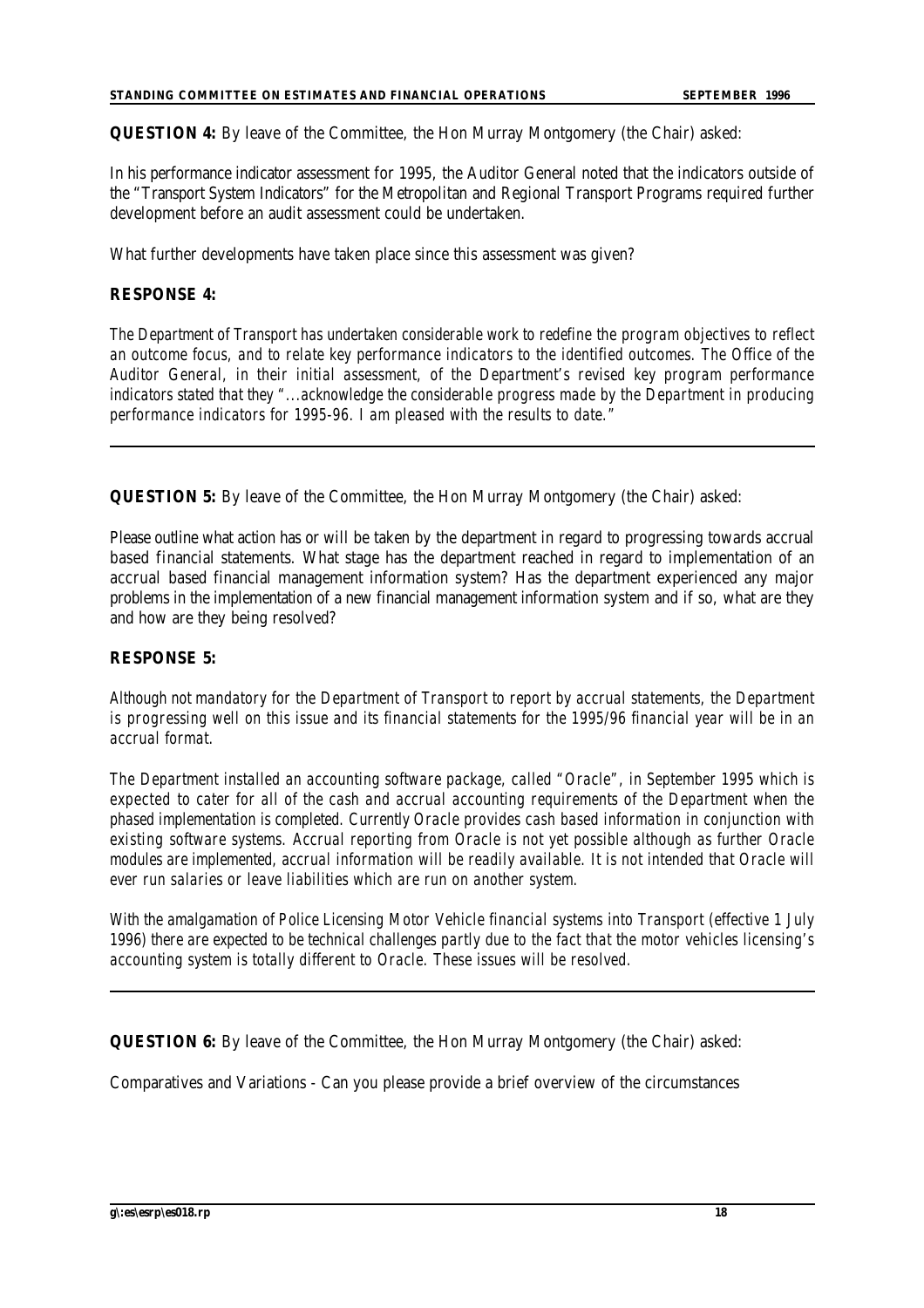underlying the need for increased expenditure within these areas? Can or will the benefits of this increased expenditure be measure to gauge effectiveness?

#### **RESPONSE 6:**

*The Regional Transport System Planning and Development subprogram estimated increase of \$3.259m is largely due to the Regional Airport Development Scheme (1995/96 estimated actual \$3m). Previously the expenditure and budget was shown under Miscellaneous Services. A further \$0.251m of corporate services costs has been allocated to the subprogram in 1995/96. Corporate services expenditure and budgets have not been allocated to programs prior to 1995/96. In effect, the subprogram estimated increase has occurred due to reallocation of funds.*

*The estimated funding increase for the Support for Regional Transport Services subprogram is \$47.534m and includes the school bus contracts, estimated actuals 1995/96 \$46.202m, which was previously administered by the Education Department. A further \$0.768m of corporate services costs has been allocated to the subprogram in 1995/96. In effect, the subprogram estimated increase has occurred due to reallocation of funds.*

*The Coastal and Facilities Management subprogram estimated funding increase is \$3.3m. In 1995/96 additional costs have occurred due to severance payments and the delay in closing the department's business units, estimated to be \$1.2m. The major part of this shortfall was financed through the proceeds received from the sale of assets at the Fremantle Depot site. The benefits will be measured to gauge the effectiveness and already there have been an improvement in the delivery of service. A further \$0.6m is associated with recoupable power and water at the boat harbours. Also, \$1.416m of corporate service costs has been allocated to the subprogram in 1995/96. Corporate services expenditure and budgets have not been allocated to programs prior to 1995/96.*

*The Capital Services increase of \$11.2m is due to the completion of projects and the commencement of new works as identified in the capital works program.*

**QUESTION 7:** By leave of the Committee, the Hon Murray Montgomery (the Chair) asked:

Comparatives and Variations - Can you please provide a brief overview of the circumstances underlying the need for increased expenditure within the areas described and why these areas were not adequately budgeted for in the first instances? Can or will the benefits of this increased expenditure be measured to gauge effectiveness? Why were savings of \$13.1m within Capital Services able to be achieved? Can or will the benefits of this increased expenditure be measured to gauge effectiveness?

#### **RESPONSE 7:**

*The 1995/96 estimated actual expenditure for the Transport Trust Fund is \$9.2m over the budgeted amount and is due to an unanticipated increase in the collection of fuel franchise license fees. The fees are credited to the Consolidated Fund and an equal amount is transferred to the Transport Trust Fund.*

*The vehicle license fees estimated increase over budget of \$2.9m is due to an unanticipated increase in the collection of motor vehicle license fees. The fees are credited to the Consolidate Fund and an equal amount appropriated to the Department of Transport for payment to Main Roads Western Australia.*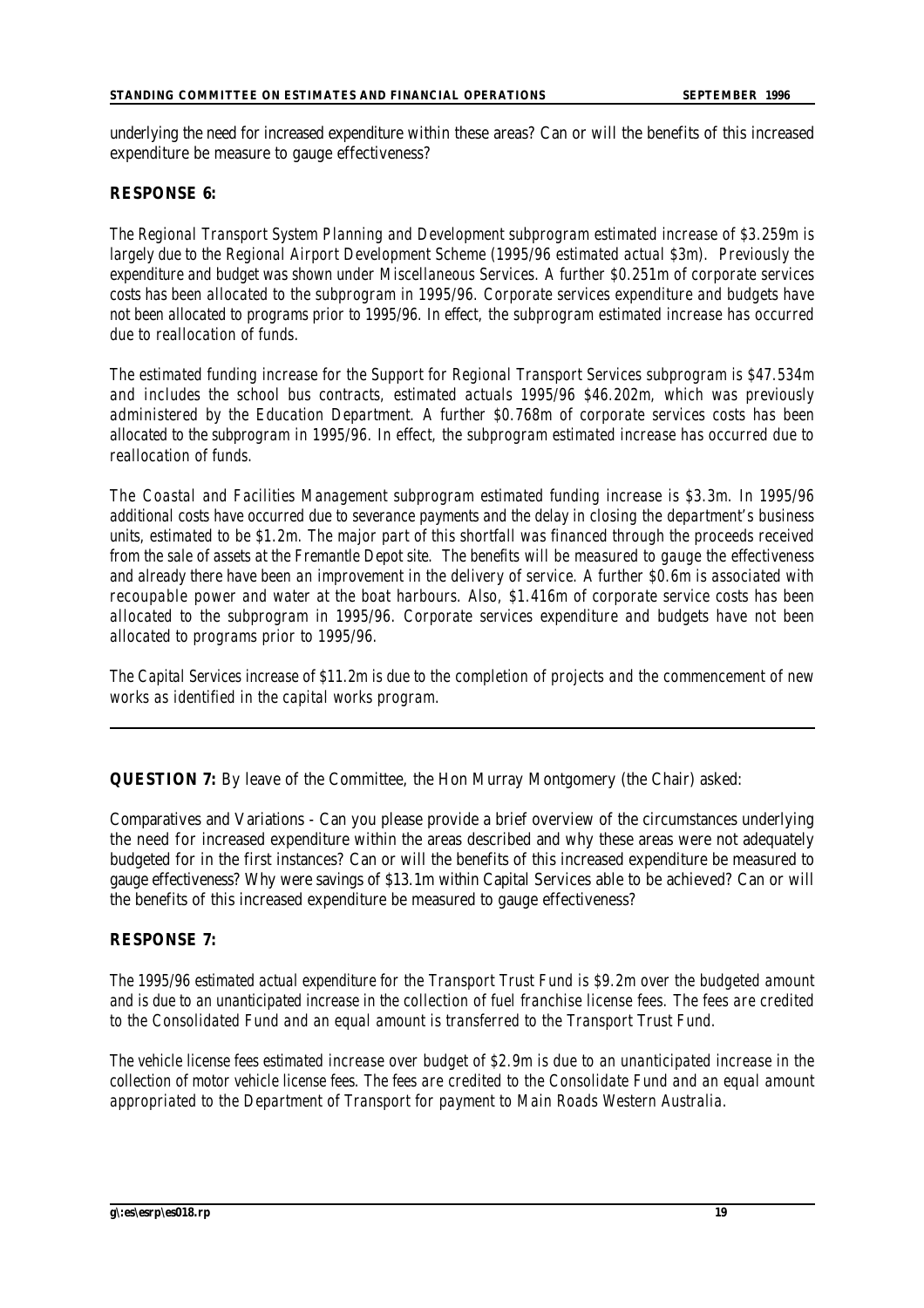*The Support for Regional Transport Services subprogram is estimated to be \$1.054m over budget. The school bus contract payments are estimated to be \$1.4m over budget due to higher operating costs,* 

*and specifically, bus replacement provisions. The benefits of the increase expenditure are able to be measured in terms of safety and efficiencies. The shortfall has in part been financed through savings achieved in other grants, concessions and subsidies within the subprogam.*

*The Maritime policy subprogram increase of \$2m is largely due to the unbudgeted North West Subsidy payments of \$1.874m. Originally the estimate was included within Stateships', however, it was considered more appropriate that the subsidy payment for the replacement of the shipping services be made by the Department of Transport.*

*The estimated increased expenditure of \$1.8m in the Coastal and Facilities Management subprogram is primarily associated with the unbudgeted severance payments and additional costs incurred due to the delay in closing the department's business units, estimated to be \$1.2m. The major part of this shortfall was financed through the proceeds received from the sale of assets at the Fremantle Depot site. The benefits will be measured to gauge the effectiveness and already there has been an improvement in the delivery of service. A further \$0.6m costs associated with recoupable power and water at boat harbours was underestimated in the 1995/96 budget process.*

*The capital services estimated underspending of \$13.1m is primarily due to delays in the following projects, Exmouth Boat Harbour \$7.5m, Wyndham Ship loader \$2m, the Central Area Transit System \$1m and Bremer Bay Boat Harbour \$0.6m. These projects will be completed in the 1996/97 financial year.*

**QUESTION 8:** By leave of the Committee, the Hon Murray Montgomery (the Chair) asked:

Inter-year Funding Transfers - In line with this initiative - Does the department propose to carry over any unspent funds savings from the 1995-96 year through to the 1996-97 year? If so, can an estimate for the carryover be given? Has or will the department bring forward any funds from their forward estimates to undertake expenditure proposals not previously intended for the current year.

#### **RESPONSE 8:**

*The Department of Transport does not propose to carry over funds as part of the inter-year funding transfer initiative.*

*The Department will not bring forward funds from the forward estimates to undertake expenditure proposals not previously intended in the 1995/96 financial year.*

**QUESTION 9:** By leave of the Committee, the Hon Murray Montgomery (the Chair) asked:

Could you please describe the main reports currently used by management to monitor and control its ongoing financial affairs? In addition, will you advise how regular these reports are used; for example, daily, weekly, monthly or annually? Do you believe these reports are providing management with sufficient information on which to base reliable decisions?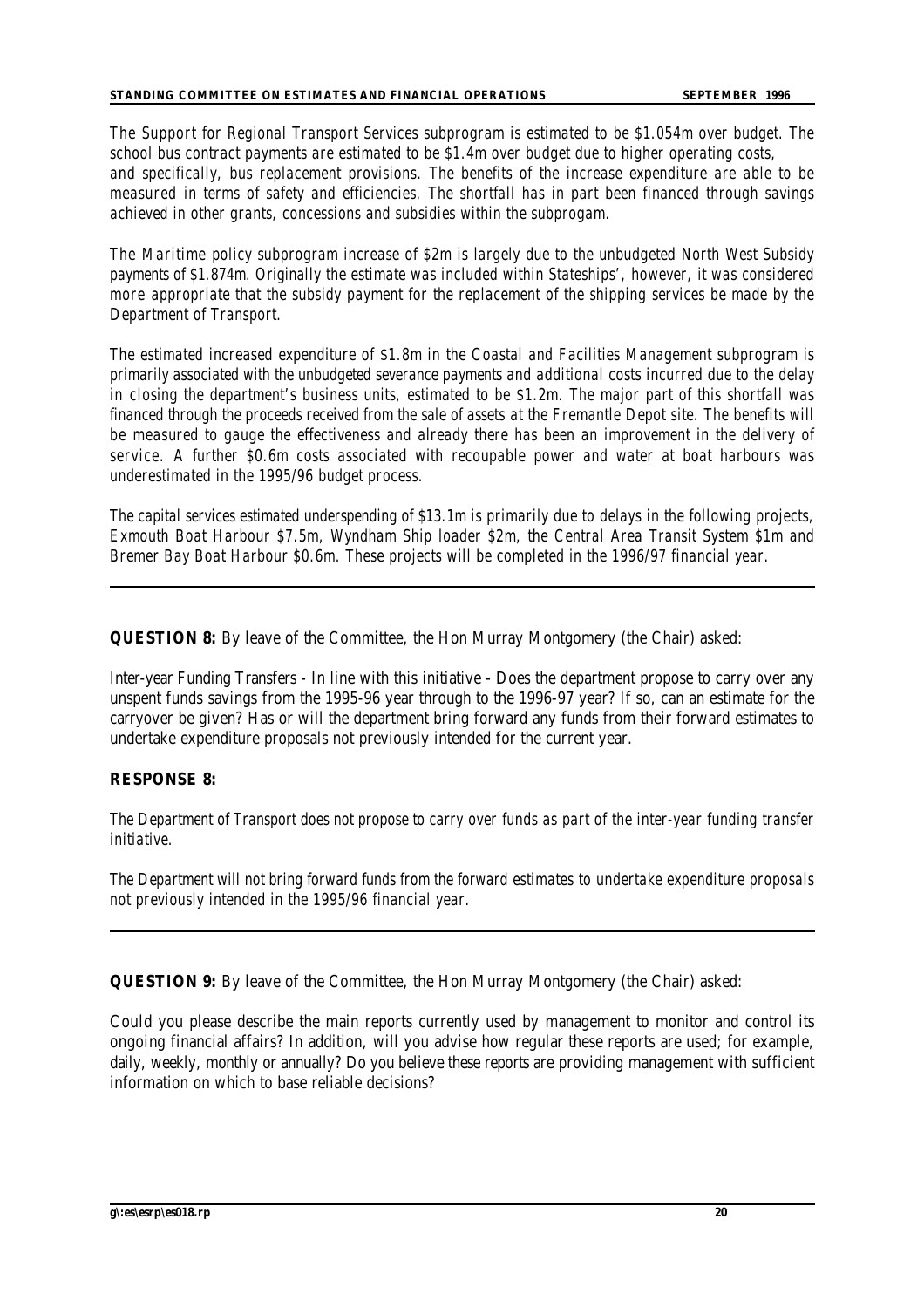## **RESPONSE 9:**

*Reports detailing expenditures and revenues and the appropriate budgets are provided to management on a monthly basis. Accrual based financial statements are prepared annually.*

*The monthly financial reports provide management with sufficient information on a cash accounting basis on which to base reliable decisions. More emphasis will be given to accrual accounting reports in the future* to provide information on the assets and liabilities of the Department of Transport and programs which will *enhance the decision making process.*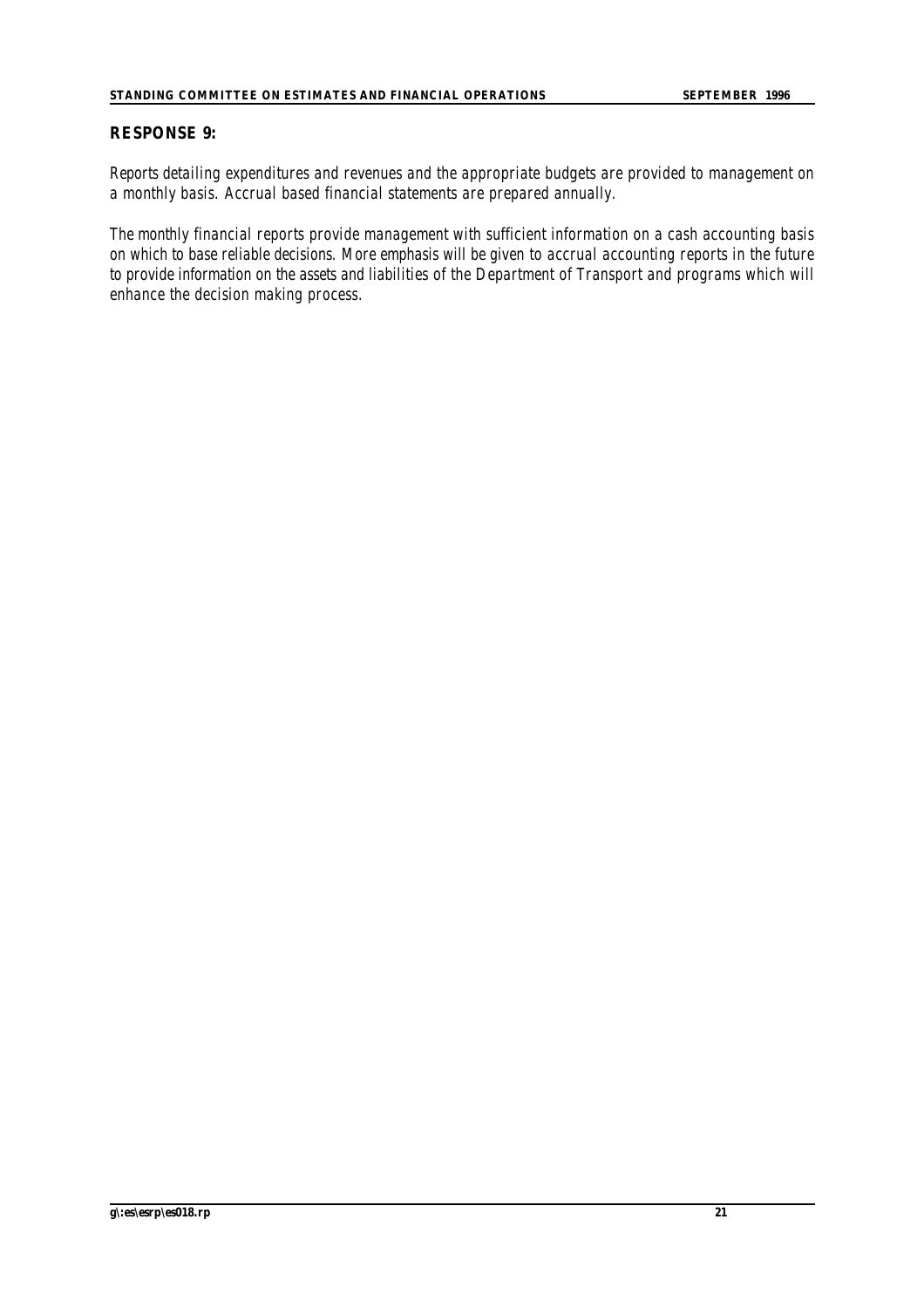## **APPENDIX II**

## **CONSOLIDATED FUND DEPENDENT AGENCIES COVERED BY QUESTIONS ON NOTICE AND/OR GENERIC QUESTIONS**

| <b>AGENCY</b>                                            | QON's | GEN Q's | <b>AGENCY</b>                                                     | QON's | GEN Q's | <b>AGENCY</b>                                                | QON's | GEN Q's |
|----------------------------------------------------------|-------|---------|-------------------------------------------------------------------|-------|---------|--------------------------------------------------------------|-------|---------|
| <b>Aboriginal</b><br><b>Affairs</b>                      |       |         | <b>Industrial</b><br><b>Relations</b><br><b>Commission</b>        |       | ✔       | <b>Premier and</b><br><b>Cabinet</b>                         | ✓     | ✓       |
| <b>Agriculture</b>                                       | ✓     | ✓       | <b>Information</b><br><b>Commissioner</b>                         |       | ✓       | <b>Racing and</b><br><b>Gaming</b>                           |       | ✓       |
| <b>APB</b>                                               | ✔     | ✓       | <b>Joint House</b><br><b>Committee</b>                            |       | ✔       | <b>RAFCOR</b>                                                |       | ✓       |
| <b>Applicn of Solar</b><br><b>Energy (PIC for)</b>       |       | ✓       | <b>Joint Library</b><br><b>Committee</b>                          |       | ✓       | <b>Recreation Camps</b><br>and Reserves<br><b>Board</b>      |       | ✓       |
| <b>Arts (Dept for</b><br>the)                            |       |         | <b>Joint Printing</b><br><b>Committee</b>                         |       | ✓       | <b>Resources</b><br><b>Development</b>                       |       | ✓       |
| <b>Art Gallery</b>                                       |       |         | <b>Justice (Ministry</b><br>of)                                   | ✓     | ✓       | <b>Salaries and</b><br><b>Allowances Trib</b>                |       | ✓       |
| <b>Building</b><br><b>Management</b><br><b>Authority</b> | ✓     | ✓       | <b>Kings Park Board</b>                                           |       | ✔       | <b>Screen West</b>                                           |       | ✓       |
| <b>Bush Fires Board</b>                                  |       |         | <b>Kimberley</b><br><b>Development</b><br><b>Commission</b>       |       | ✔       | <b>Secondary</b><br><b>Education</b><br><b>Authority</b>     |       |         |
| <b>CALM</b>                                              | ✔     | ✓       | <b>Law Reform</b><br><b>Commission</b>                            |       | ✓       | <b>Senior's Interests</b><br>(Office of)                     |       | ✓       |
| <b>Chemistry Centre</b>                                  |       | ✓       | <b>Legal Aid</b><br><b>Commission</b>                             |       | ✓       | <b>State Emergency</b><br><b>Service</b>                     |       | ✓       |
| <b>Commission On</b><br><b>Government</b>                |       | ✓       | <b>Legislative Council</b>                                        | ✓     | ✓       | <b>Small Business</b><br><b>Dev Commission</b>               |       | ✓       |
| <b>Commerce and</b><br><b>Trade</b>                      |       | ✓       | <b>Library Board of</b><br><b>WA</b>                              |       | ✓       | <b>South West</b><br><b>Development</b><br><b>Commission</b> |       | ✓       |
| <b>Country H/S</b><br><b>Hostels Authty</b>              |       | ✔       | <b>Local Govt</b>                                                 |       | ✓       | <b>Sports Centre</b><br><b>Trust</b>                         |       | ✓       |
| <b>Disability Services</b>                               | ✓     | ✔       | <b>Mid West Dev</b><br><b>Commission</b>                          |       | ✓       | <b>Sport and</b><br><b>Recreation</b>                        | ✓     | ✓       |
| <b>DOLA</b>                                              |       |         | <b>Minerals and</b><br><b>Energy</b>                              |       | ✓       | <b>State Revenue</b>                                         |       |         |
| <b>DOPLAR</b>                                            | ✓     | ✓       | <b>Minerals and</b><br><b>Energy Research</b><br><b>Institute</b> |       | ✓       | <b>State Services</b>                                        |       | ✓       |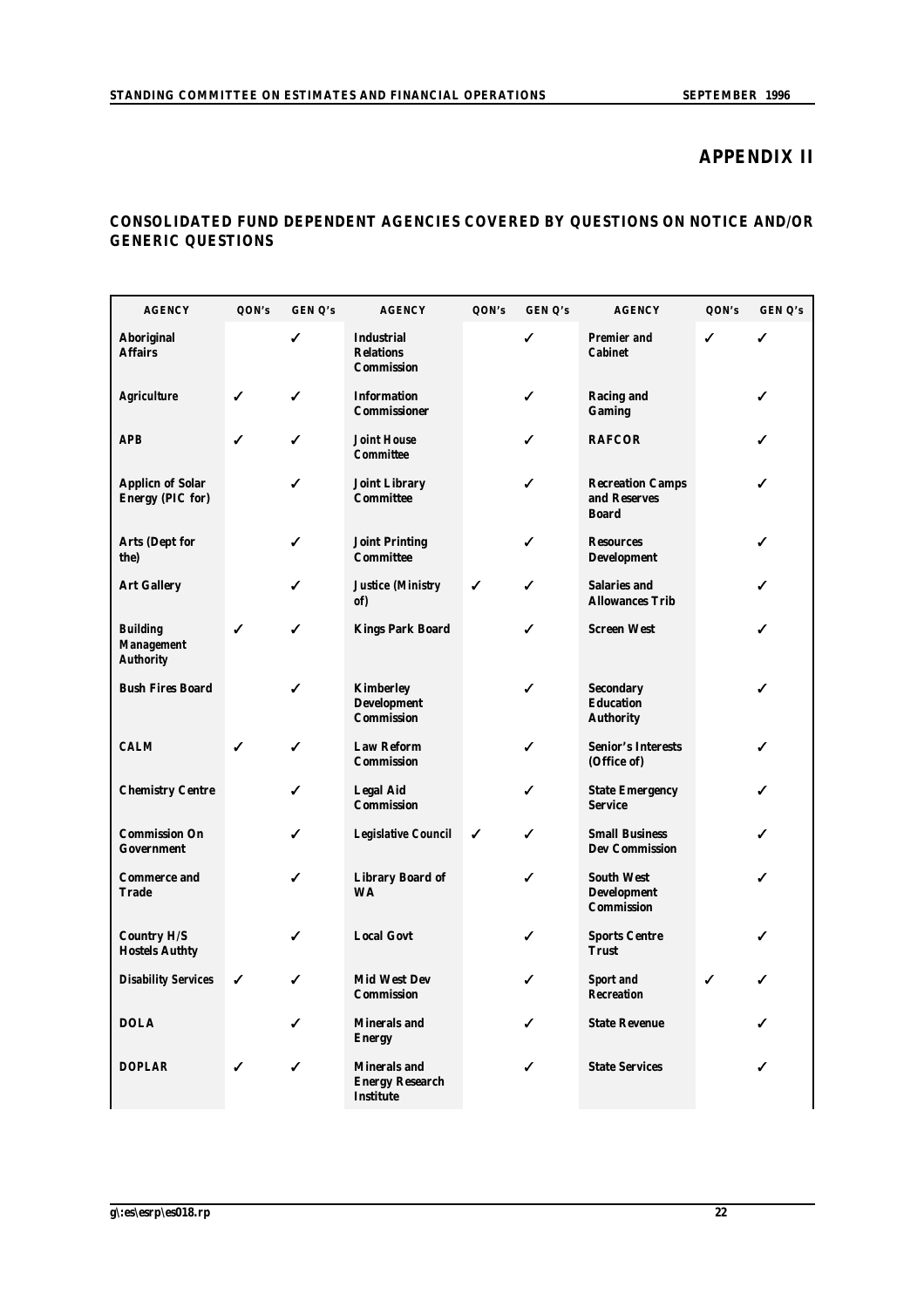#### **STANDING COMMITTEE ON ESTIMATES AND FINANCIAL OPERATIONS SEPTEMBER 1996**

| <b>AGENCY</b>                                                              | QON's | GEN Q's | <b>AGENCY</b>                                                                                                    | QON's | GEN Q's | <b>AGENCY</b>                                                | QON's | GEN Q's |
|----------------------------------------------------------------------------|-------|---------|------------------------------------------------------------------------------------------------------------------|-------|---------|--------------------------------------------------------------|-------|---------|
| <b>Education</b>                                                           | ✓     | ✓       | <b>Miscellaneous</b><br><b>Services</b>                                                                          | ✓     | ✓       | <b>State Supply</b><br><b>Commission</b>                     |       | ✓       |
| <b>Education Policy</b><br>and Coordination<br><b>Bureau</b>               |       | ✓       | <b>Main Roads</b><br><b>Department</b>                                                                           | ✓     | ✓       | <b>Swan River Trust</b>                                      |       | ✓       |
| <b>Electoral</b><br><b>Commission</b>                                      |       | ✓       | <b>Multicultural</b><br><b>Interests</b>                                                                         |       | ✓       | <b>Tourism</b>                                               |       | ✓       |
| <b>Energy (Office</b><br>of)                                               |       | ✓       | <b>Museum of WA</b>                                                                                              |       | ✓       | <b>Training</b>                                              | ✓     | ✓       |
| <b>Environmental</b><br><b>Protection (Dept</b><br>of)                     |       | ✓       | <b>National Trust</b>                                                                                            |       | ✓       | <b>Transport</b>                                             | ✓     | ✓       |
| <b>Equal</b><br><b>Opportunity</b><br>(Commissioner<br>for)                |       | ✓       | <b>Non-Govt</b><br><b>Education (WA</b><br>Office of)                                                            |       | ✓       | <b>Treasury</b>                                              |       | ✓       |
| <b>Fair Trading</b>                                                        |       | ✓       | Office of the<br><b>Auditor General</b>                                                                          |       | ✓       | <b>Valuer General's</b><br><b>Office</b>                     |       | ✓       |
| <b>Family and</b><br><b>Children's</b><br><b>Services</b>                  | ✓     | ✓       | <b>Ombudsman</b><br>(Parliamentary<br><b>Commissioner for</b><br><b>Administrative</b><br><b>Investigations)</b> |       | ✓       | <b>Wheatbelt</b><br><b>Development</b><br><b>Commission</b>  |       | ✓       |
| <b>Fisheries</b>                                                           | ✓     | ✓       | <b>Peel Development</b><br><b>Commission</b>                                                                     |       | ✓       | <b>Water Regulation</b><br>(Office of)                       |       | ✓       |
| Gascoyne<br><b>Development</b><br><b>Commission</b>                        |       | ✓       | <b>Perth Theatre</b><br><b>Trust</b>                                                                             |       | ✓       | <b>Water and Rivers</b><br><b>Commission</b>                 |       | ✓       |
| <b>GEHA</b>                                                                |       | ✔       | <b>Pilbara</b><br><b>Development</b><br><b>Commission</b>                                                        |       | ✓       | <b>Workplace</b><br><b>Agreements</b><br>(Comiss of)         | ✔     | ✓       |
| <b>Goldfields-Esp</b><br><b>Development</b><br><b>Commission</b>           |       | ✓       | <b>Planning</b><br><b>Commission</b>                                                                             |       | ✓       | <b>Worksafe</b>                                              |       | ✓       |
| <b>Government</b><br><b>House</b><br>(Governor's<br><b>Establishment</b> ) |       | ✓       | <b>Planning</b><br>(Ministry for)                                                                                |       | ✓       | <b>Women's Policy</b><br><b>Development</b><br><b>Office</b> |       | ✓       |
| <b>Great Southern</b><br><b>Development</b><br><b>Commission</b>           |       | ✓       | <b>Public</b><br><b>Prosecutions</b><br>(Director of)                                                            |       | ✓       | Zoological<br><b>Gardens Board</b>                           |       | ✓       |
| <b>Health</b>                                                              | ✓     | ✓       | <b>Public Sector</b><br><b>Standards</b><br><b>Commission</b>                                                    |       | ✓       |                                                              |       |         |
| <b>Heritage Council</b>                                                    |       | ✓       | <b>Police</b>                                                                                                    | ✓     | ✓       |                                                              |       |         |

(**Note:** Agencies in italics represent those agencies called before the Committee during the 1996/97 estimates hearings)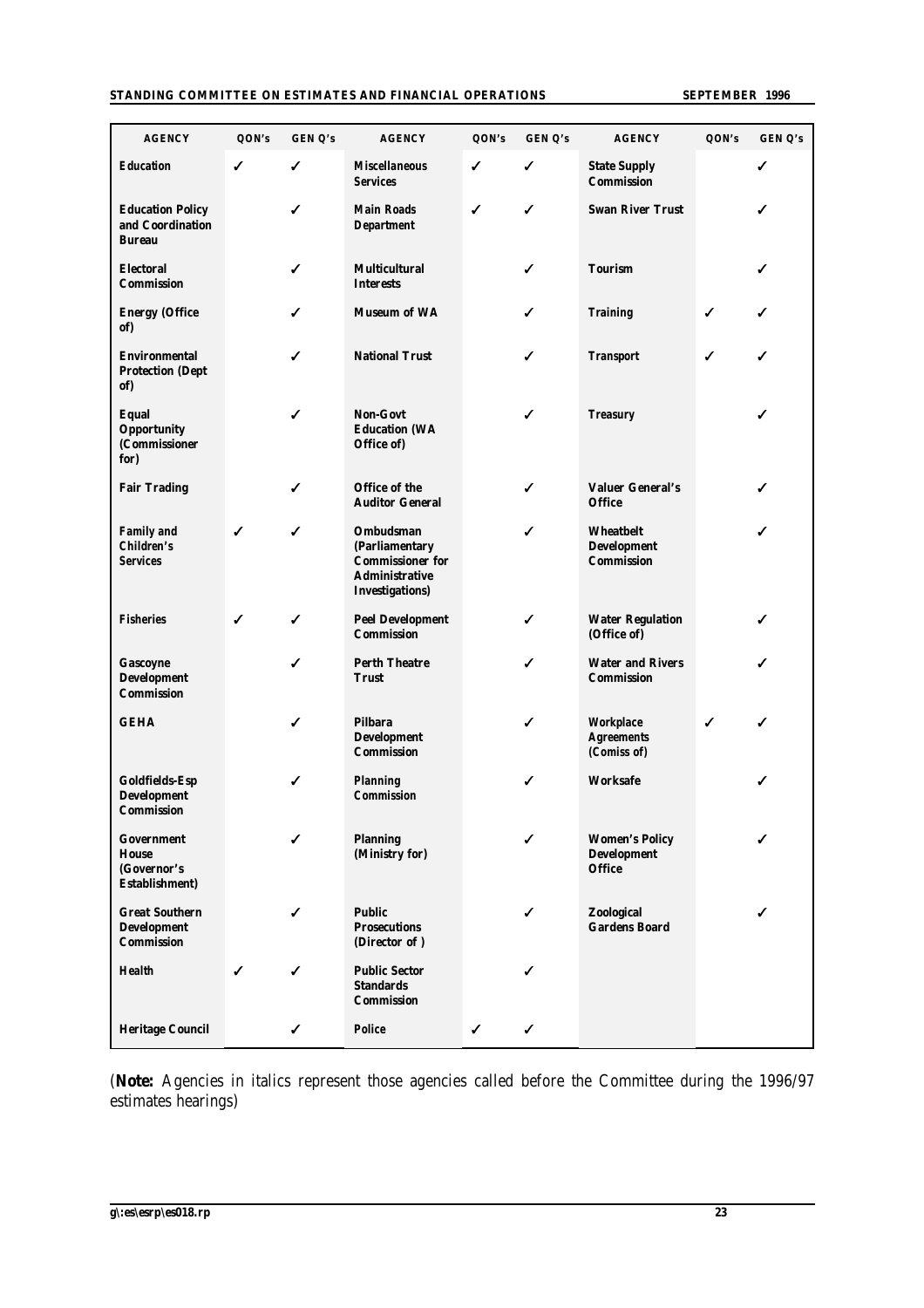## **APPENDIX III**

## **QUESTIONS ON NOTICE - MATTERS RAISED**

## **LEGISLATIVE COUNCIL**

Nil (However, refer to Joint House Committee hereunder).

## **JOINT HOUSE COMMITTEE**

Digital audio system (Asked of President during Legislative Council proceedings).

## **POLICE DEPARTMENT**

- FTE's Police aides and recruits at Police Academy.
- Pay negotiations proposed second increment of 7 per cent.
- Targets to achieve 17% increase in salaries.
- Child sexual abuse unit funding and location.
- Availability of firearm statistics from database information.
- Firearms disposal procedures/guidelines.
- Transportation of hazardous substances.
- Workplace Agreements signing of and number of recruits entering.
- Survey Community policing initiatives.
- Performance indicators.
- New financial management information system.

## **TREASURY DEPARTMENT**

Nil.

## **DEPARTMENT OF PRODUCTIVITY AND LABOUR RELATIONS**

- Advertising costs workplace agreements.
- Lodging of appeal secondary teachers.
- Certified agreements for construction industry workers alleged Departmental investigations into.
- Wageline service.
- Carryover of unspent funds.
- Prosecutions award or agreement breaches.
- Average time to settle award breach complaints.

## **COMMISSIONER OF WORKPLACE AGREEMENTS**

- Number of agreements lodged in 1994/95 year.
- Data collection independent examination of methodology used.
- Legal advice on definition of term 'casual'.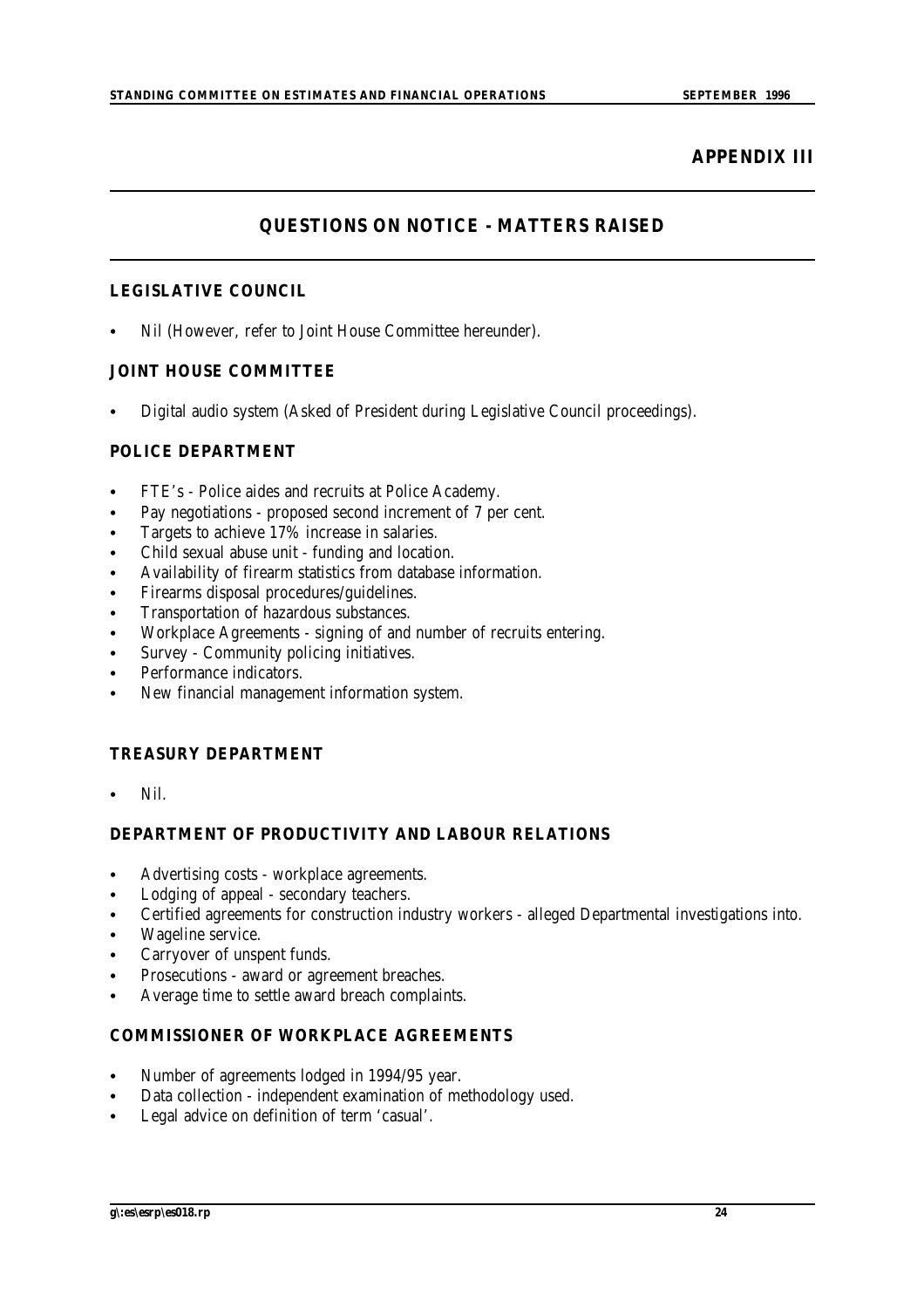#### **DISABILITY SERVICES COMMISSION**

Consumer Complaint Service - Status of review and release of findings.

#### **MAIN ROADS DEPARTMENT**

- Proposed sales tax exemption changes.
- Tendering.

#### **MINISTRY OF JUSTICE**

- Sex offender treatment programme.
- Public Trust Office review.
- Daily average juvenile population count rational for expanding Banksia Hill capacity.
- Diversion program Aboriginal offenders involved.
- Visitors Scheme when to become operational.
- Domestic violence treatment strategies FTE's and financial allocations envisaged.
- Training/vocational needs of community based women offenders.
- Drug and alcohol user programmes for prisons budget allocation details.
- Prison to community transition programme financial allocation.
- C Constructive activities and prisoner development allocations FTE's and financial allocations.
- Fines enforcement system.
- Performance indicators.
- Crown Solicitor's Office client survey.
- Birth, death and marriage certificates drop in demand.
- Review of investments made in court awards.

#### **HEALTH DEPARTMENT**

- Plans for Derby based sobering-up centre.
- Assisted dental services in Dampier and Karratha.
- Suicide prevention services Kimberly and Pilbara.
- Status of redevelopment of Derby Regional Hospital.
- Committees (including membership) chaired by Brian Wall.
- STD infection Aboriginal people in northern Western Australia.
- "Glue ear" in relation to Aboriginal children.
- Substance abuse in Aboriginal communities addressing the matter.
- Infant mortality remote Aboriginal communities.
- Enforcement of sanitation codes in remote communities.
- Ear, nose, throat, eye and upper respiratory infections among Aboriginal children.
- Training of Aboriginals in public health and sanitation management.
- Aboriginal health workers.
- Condom use among Aboriginals.
- Promotion of immunisation.
- Culturally appropriate women's health services to people in remote areas initiatives.

#### **DEPARTMENT OF AGRICULTURE**

Live sheep exports.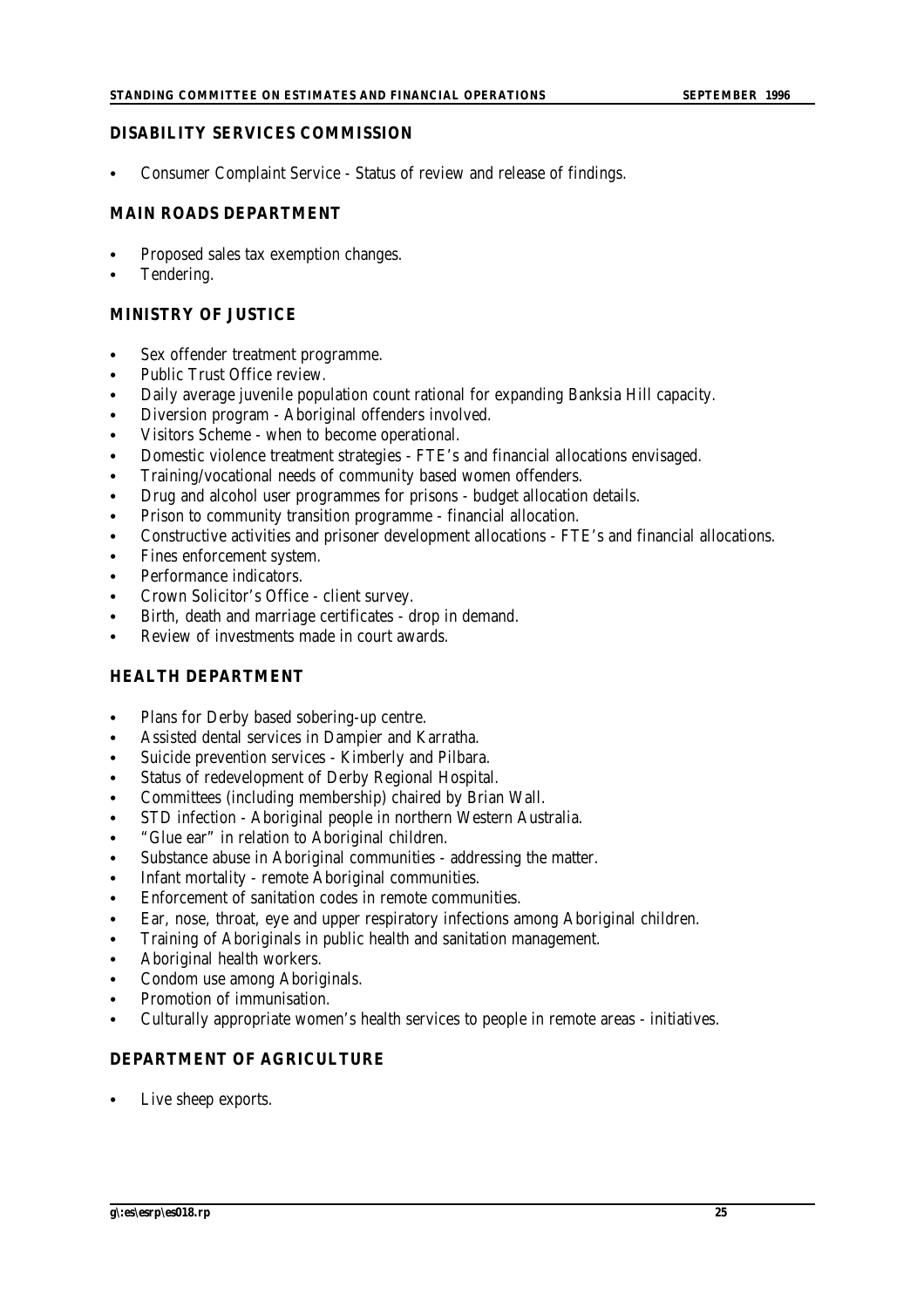## **AGRICULTURE PROTECTION BOARD**

Noogoora burr - Department's contribution in people and dollars.

## **CONSERVATION AND LAND MANAGEMENT**

- $\bullet$  1080 baits.
- Dieback research funding and area assessment.
- National parks not attracting an entry fee.
- Prescribed burning.
- C Program covering \$4.137m of Commonwealth recoups in 1995/96.
- Salinity.

## **FISHERIES DEPARTMENT**

- Aussie Lobsters.
- Legal status Departmental officers signing licences in Executive Director's name.
- Responsibilities and powers of Executive Director under Act in regard to licensing.
- Confidentiality of Departmental documentation.
- Pot swap deal between Windy Harbour-Augusta fishery and West Coast fishery.
- Financial statements accrual based.
- Financial comparatives between years and budget.
- Inter-year funding transfers.
- Financial reports utilised by management.

## **EDUCATION DEPARTMENT**

- Expenses incurred by Education Minister in 1995/96.
- School Rationalisation Trust Account revenue and expenditure.
- Bus shelters.
- Temporary cleaning contracts.
- Aboriginal students within government and non government school sector in WA.
- Confirmation of statistics regarding Aboriginal student numbers.
- Percentage of 1996/97 budget coming from Commonwealth specific purpose grants.
- Departmental advertising in newspaper.
- Primary school aged children access to existing schools.
- Method of teacher staffing Little Grove and Halls Head Primary Schools.
- Adoption of merit selection staffing method.
- Funding for WA Principals Federation.
- Wilson Primary School.
- Focus Schools and Multi-age Grouping projects funding allocations.
- Facilities managers management fees.
- Classroom computers funding in 1996/97.
- C Computers 1994/95 and 1995/96 funding for administrative and library purposes.
- Performance indicators.
- Accrual basis of accounting.
- Financial comparatives and variations.
- Inter-year funding transfers.
- Financial reports utilised by management.
- Transmittion towers on school property.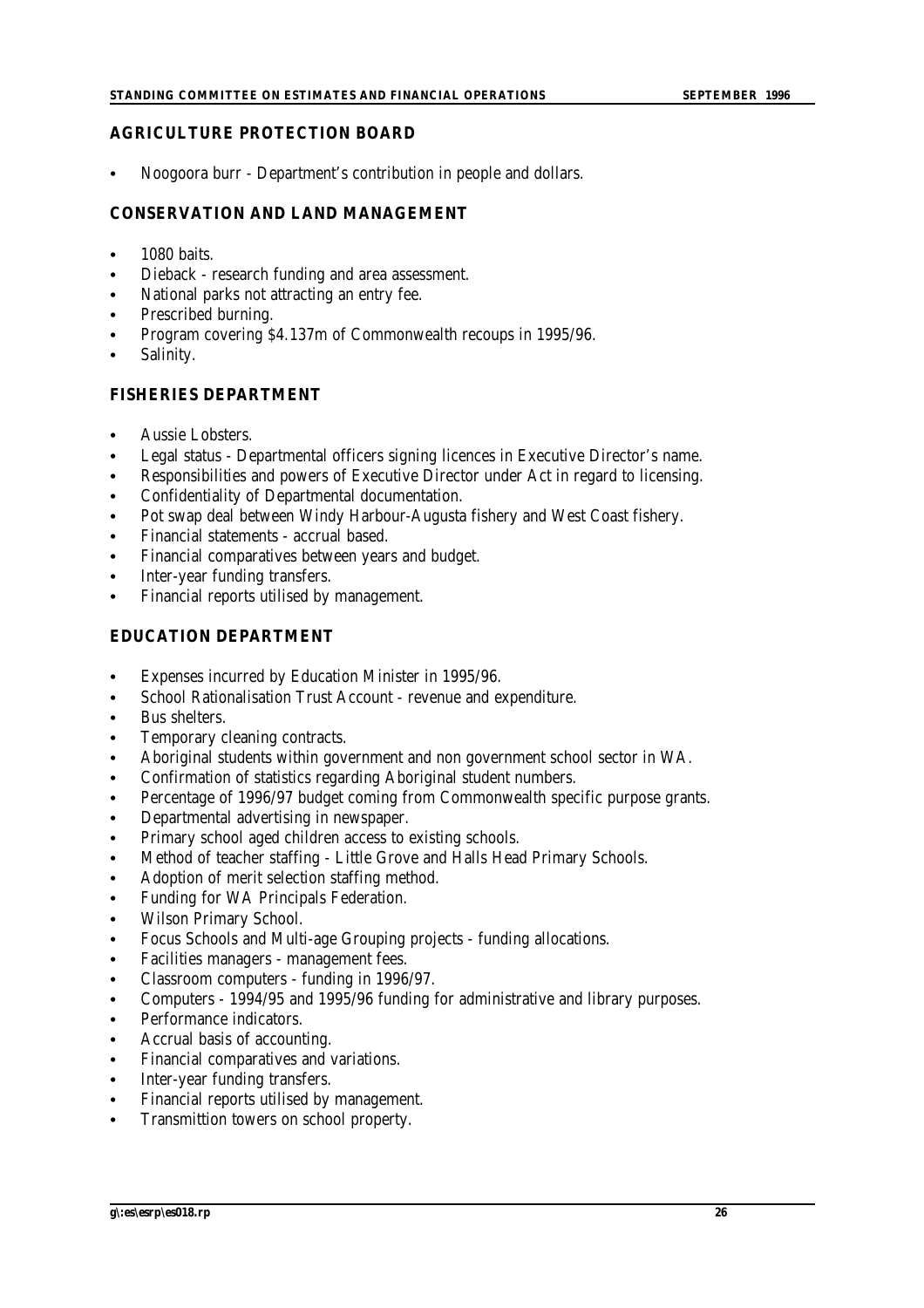#### **MINISTRY OF PREMIER AND CABINET**

- Number of people funded from communications and media information section of budget.
- Engagement of consultants.
- Youth development sub-program break-down of expenditure.
- Government property register.
- Services and contracts component of programs.
- Agent General.
- Commission on Government recommendations.
- Wholesales tax on Government vehicles.
- C Number of FTE's involved in City of Wanneroo Royal Commission.
- Salaries and Allowances Tribunal.
- North West Shelf and WAPET joint venture liquefied natural gas.
- "Locate to Western Australia" program target industry sectors.
- Special communications unit.

## **DEPARTMENT OF TRAINING**

- Number of staff actually involved in teaching or lecturing.
- Number of graduates from Joondalup campus.
- Cleaning and gardening services contracted out at TAFE Colleges.
- Percentage figure for TAFE graduates entering further studies at university and university students entering technical studies.
- SESDA.
- Employment initiative programs minimal increase in funding for Job Link and community development.
- Lecturer to administrator ratio.
- Privately run child care centre funds to set up special training centre.
- Accrual basis of accounting.
- Financial comparatives and variations.
- Inter-year funding transfers.
- Financial reports utilised by management.

## **FAMILY AND CHILDREN'S SERVICES**

- Number of child care centres operating with staff exemptions.
- Contracting to private provider for staff training.
- Child care centres contracts to private sector.
- Changes in demand for information under Adoption Act.
- FTE's working in adoption area.
- Number of contact and information vetoes placed for all partners in adoption triangle.

## **MISCELLANEOUS SERVICES**

- Wittenoom asbestos breakdown in claims totalling \$207,000.
- WA Coastal Shipping Commission outstanding loan liability.
- Land purchased by Landcorp in 1995/96.
- C Global Provision for Salary and Wage Increases agencies receiving money from this item.
- C Mandurah Arts and Cultural Centre's inclusion in Miscellaneous Services.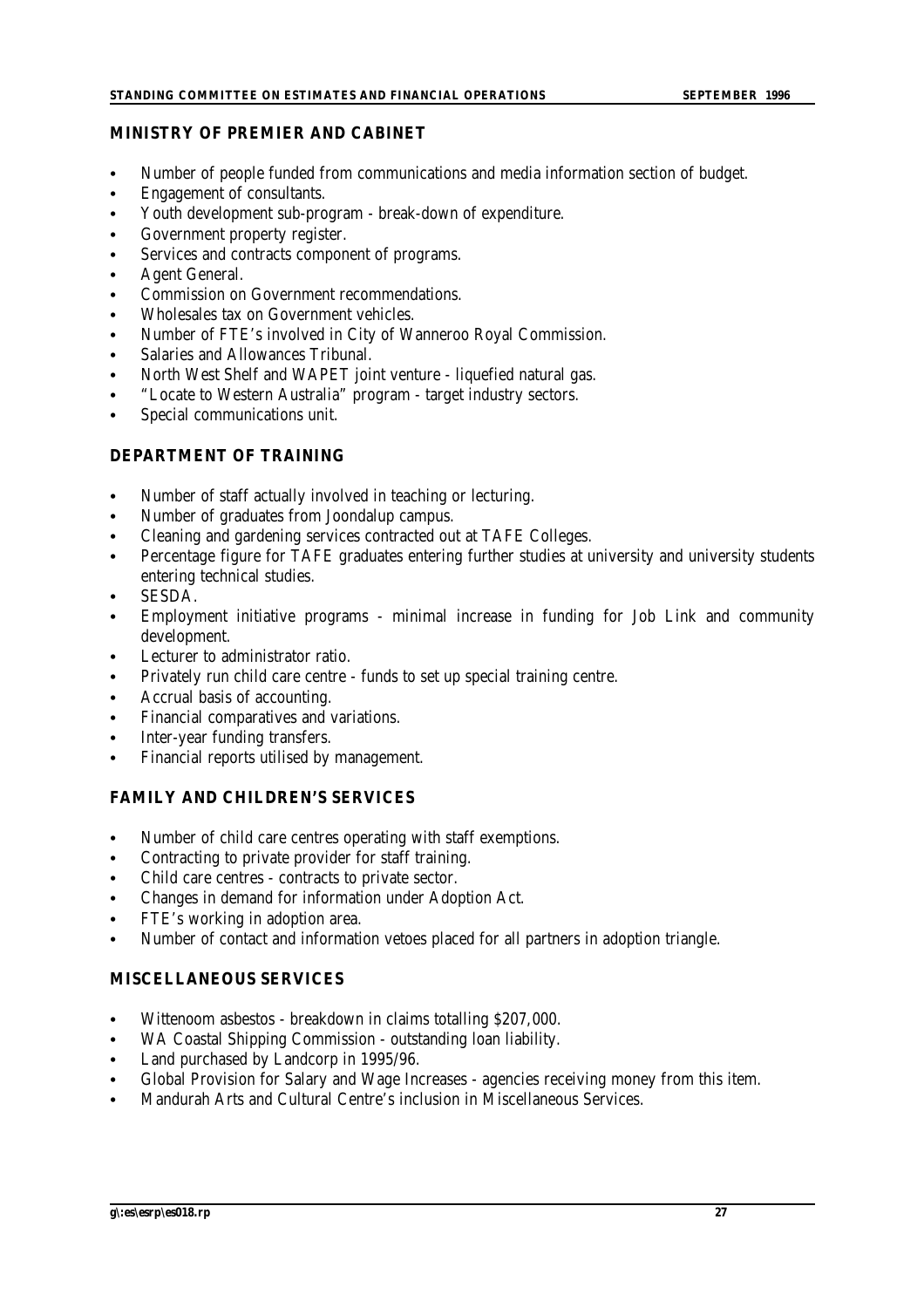## **BUILDING MANAGEMENT AUTHORITY**

- FTE's to manage facilities management contracts.
- Police investigation into awarding of cleaning contracts.
- Categorisation Policy in regard to P.R. Paul.
- Warwick Primary School demolition and validity of contractor claimed costs.

## **MINISTRY OF SPORT AND RECREATION**

- Impact of proposed sales tax.
- Performance indicators.
- Community Sporting and Recreation Facilities Fund number of applications received and approved.

## **WA PLANNING COMMISSION**

N<sub>il</sub>

## **DEPARTMENT OF TRANSPORT** (Refer to Appendix I for details)

- Shipping service to north western ports tonnage shipped and period of coverage.
- WA Coastal Shipping Commission outstanding loan liability.
- Reason for increase in capital expenditure coastal and facilities management.
- Performance indicators.
- Accrual based financial statements.
- Financial comparatives and variations.
- Inter-year funding transfers.
- Financial reports utilised by management.